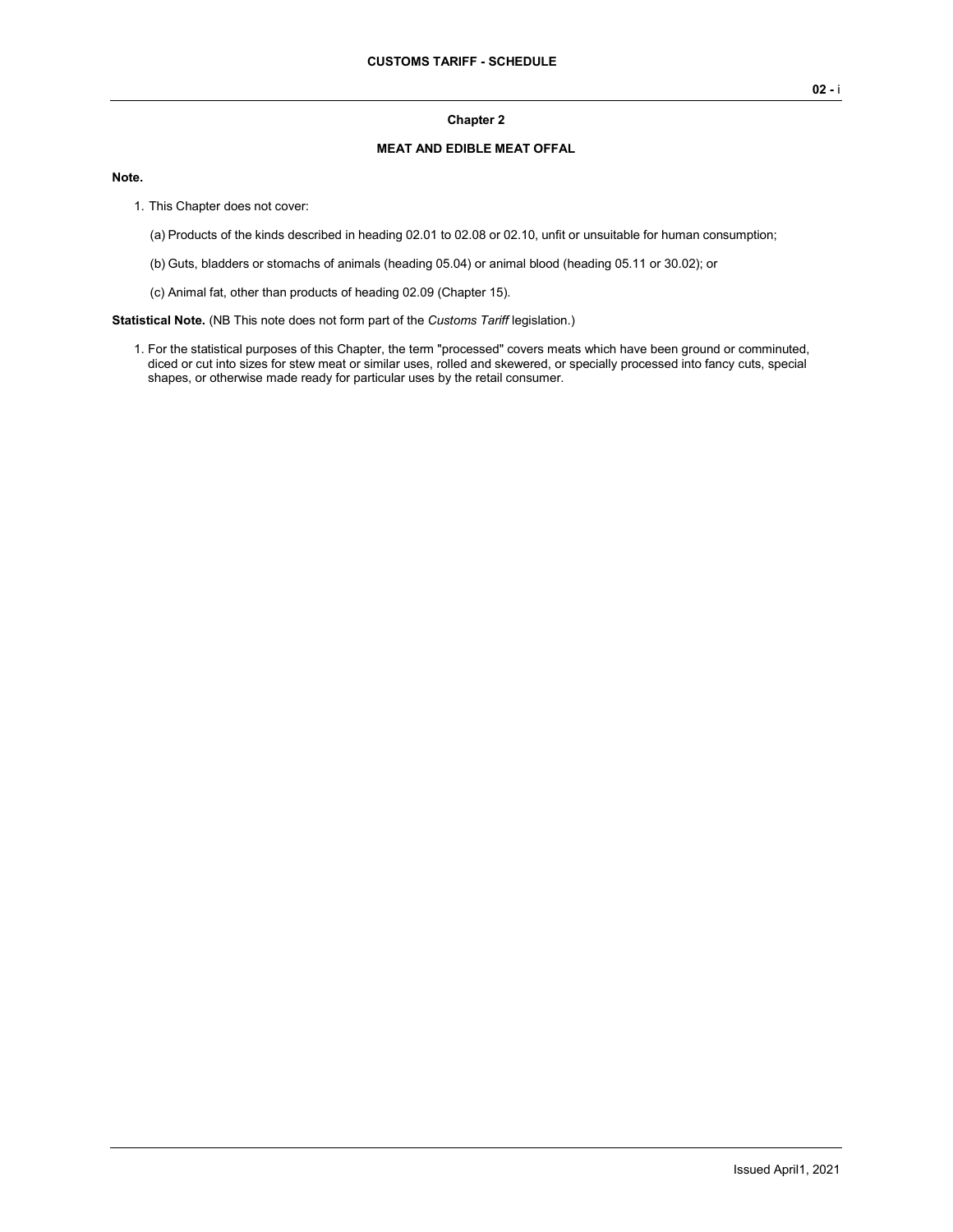## **CUSTOMS TARIFF - SCHEDULE**

| <b>Tariff</b><br>Item | <b>SS</b> | <b>Description of Goods</b>               | Unit of<br>Meas. | <b>MFN</b><br>Tariff | Applicable<br><b>Preferential Tariffs</b>                                                                         |
|-----------------------|-----------|-------------------------------------------|------------------|----------------------|-------------------------------------------------------------------------------------------------------------------|
|                       |           |                                           |                  |                      |                                                                                                                   |
| 02.01                 |           | Meat of bovine animals, fresh or chilled. |                  |                      |                                                                                                                   |
| 0201.10               |           | -Carcasses and half-carcasses             |                  |                      |                                                                                                                   |
| 0201.10.10            |           | --- Within access commitment              |                  | Free                 | CCCT, LDCT, GPT,<br>UST, MXT, CIAT, CT,<br>CRT, PT, COLT, JT,<br>PAT, HNT, KRT, CEUT,<br>UAT, CPTPT,<br>UKT: Free |
|                       |           |                                           | KGM              |                      |                                                                                                                   |
|                       |           |                                           | KGM              |                      |                                                                                                                   |
| 0201.10.20            |           | ---Over access commitment                 |                  | 26.5%                | CCCT, LDCT, UST,<br>MXT, CT, PT, COLT, JT,<br>PAT, HNT, KRT, CEUT,<br>UAT, UKT: Free<br>CPTPT: 8.5%               |
|                       |           |                                           | KGM              |                      |                                                                                                                   |
|                       |           |                                           | KGM              |                      |                                                                                                                   |
| 0201.20               |           | -Other cuts with bone in                  |                  |                      |                                                                                                                   |
| 0201.20.10            |           | --- Within access commitment              |                  | Free                 | CCCT, LDCT, GPT,<br>UST, MXT, CIAT, CT,<br>CRT, PT, COLT, JT,<br>PAT, HNT, KRT, CEUT,<br>UAT, CPTPT,<br>UKT: Free |
|                       |           |                                           | KGM              |                      |                                                                                                                   |
|                       |           | $---Other:$                               | KGM              |                      |                                                                                                                   |
|                       |           |                                           | KGM              |                      |                                                                                                                   |
|                       |           |                                           | KGM              |                      |                                                                                                                   |
| 0201.20.20            |           | ---Over access commitment                 |                  | 26.5%                | CCCT, LDCT, UST,<br>MXT, CT, PT, COLT, JT,<br>PAT, HNT, KRT, CEUT,<br>UAT, UKT: Free<br>CPTPT: 8,5%               |
|                       |           |                                           | KGM              |                      |                                                                                                                   |
|                       |           | $---Other:$                               | KGM              |                      |                                                                                                                   |
|                       |           |                                           | KGM              |                      |                                                                                                                   |
|                       |           |                                           | KGM              |                      |                                                                                                                   |
|                       |           |                                           | KGM              |                      |                                                                                                                   |
| 0201.30               |           | -Boneless                                 |                  |                      |                                                                                                                   |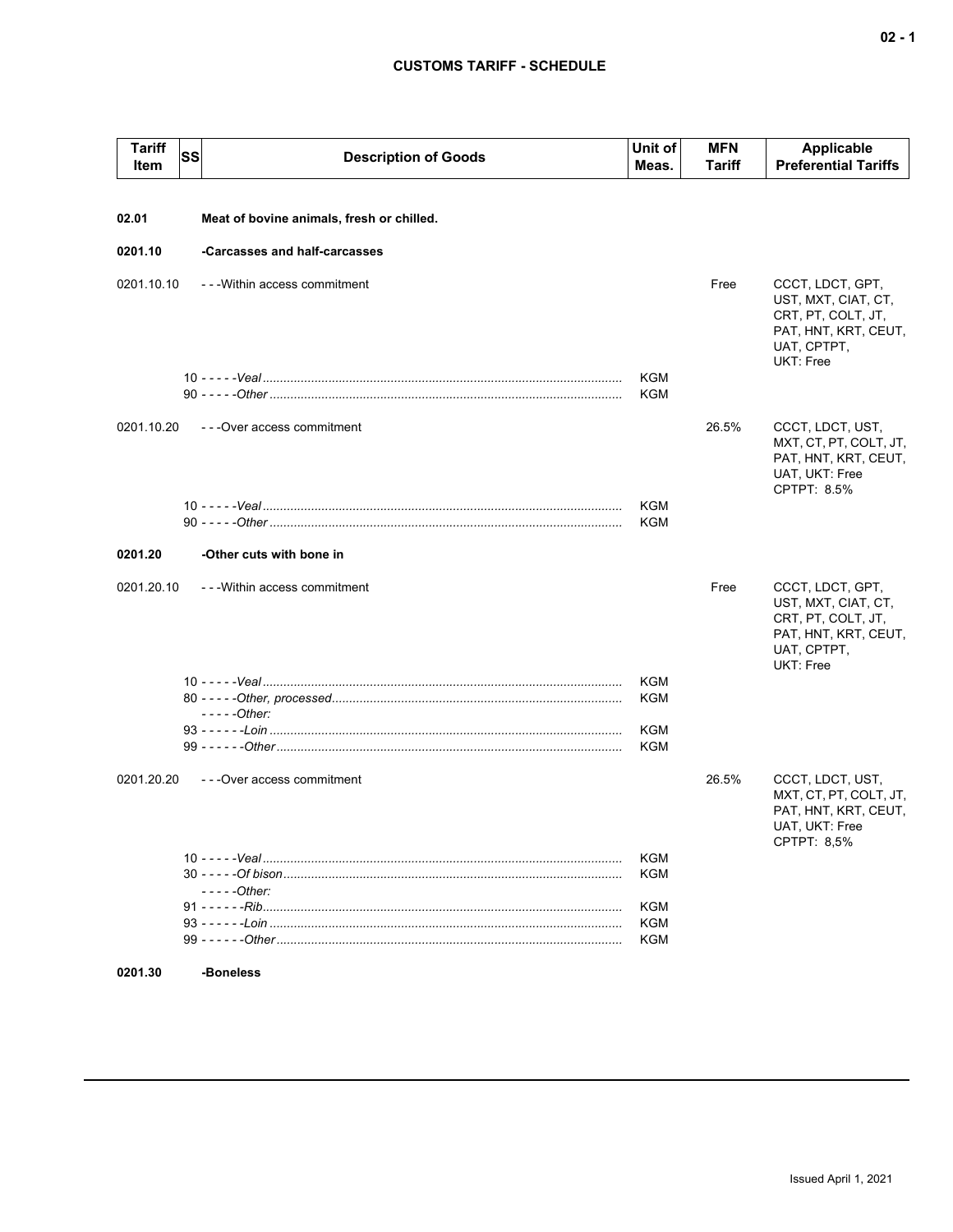| <b>Tariff</b><br><b>SS</b><br>Item | <b>Description of Goods</b>     | Unit of<br>Meas.         | <b>MFN</b><br>Tariff | Applicable<br><b>Preferential Tariffs</b>                                                                                |
|------------------------------------|---------------------------------|--------------------------|----------------------|--------------------------------------------------------------------------------------------------------------------------|
| 0201.30.10                         | - - - Within access commitment  |                          | Free                 | CCCT, LDCT, GPT,<br>UST, MXT, CIAT, CT,<br>CRT, PT, COLT, JT,<br>PAT, HNT, KRT, CEUT,<br>UAT, CPTPT,<br><b>UKT: Free</b> |
|                                    | $---Other:$                     | <b>KGM</b><br><b>KGM</b> |                      |                                                                                                                          |
|                                    |                                 | <b>KGM</b>               |                      |                                                                                                                          |
| 0201.30.20                         | ---Over access commitment       |                          | 26.5%                | CCCT, LDCT, UST,<br>MXT, CT, PT, COLT, JT,<br>PAT, HNT, KRT, CEUT,<br>UAT, UKT: Free<br>CPTPT: 8.5%                      |
|                                    |                                 | KGM                      |                      |                                                                                                                          |
|                                    |                                 | <b>KGM</b>               |                      |                                                                                                                          |
|                                    | $---Other:$                     | <b>KGM</b>               |                      |                                                                                                                          |
|                                    |                                 | KGM                      |                      |                                                                                                                          |
|                                    |                                 | <b>KGM</b>               |                      |                                                                                                                          |
|                                    |                                 | <b>KGM</b>               |                      |                                                                                                                          |
|                                    |                                 | KGM                      |                      |                                                                                                                          |
|                                    |                                 | KGM                      |                      |                                                                                                                          |
| 02.02                              | Meat of bovine animals, frozen. |                          |                      |                                                                                                                          |
| 0202.10                            | -Carcasses and half-carcasses   |                          |                      |                                                                                                                          |
| 0202.10.10                         | ---Within access commitment     |                          | Free                 | CCCT, LDCT, GPT,<br>UST, MXT, CIAT, CT,<br>CRT, PT, COLT, JT,<br>PAT, HNT, KRT, CEUT,<br>UAT, CPTPT,<br>UKT: Free        |
|                                    |                                 | KGM                      |                      |                                                                                                                          |
|                                    |                                 | KGM                      |                      |                                                                                                                          |
| 0202.10.20                         | ---Over access commitment       |                          | 26.5%                | CCCT, LDCT, UST,<br>MXT, CT, PT, COLT, JT,<br>PAT, HNT, KRT, CEUT,<br>UAT, UKT: Free<br>CPTPT: 8.5%                      |
|                                    |                                 | KGM                      |                      |                                                                                                                          |
|                                    |                                 | KGM                      |                      |                                                                                                                          |
| 0202.20                            | -Other cuts with bone in        |                          |                      |                                                                                                                          |
| 0202.20.10                         | - - - Within access commitment  |                          | Free                 | CCCT, LDCT, GPT,<br>UST, MXT, CIAT, CT,<br>CRT, PT, COLT, JT,<br>PAT, HNT, KRT, CEUT,<br>UAT, CPTPT,<br>UKT: Free        |
|                                    |                                 | KGM                      |                      |                                                                                                                          |
|                                    |                                 |                          |                      |                                                                                                                          |

**02 - 2**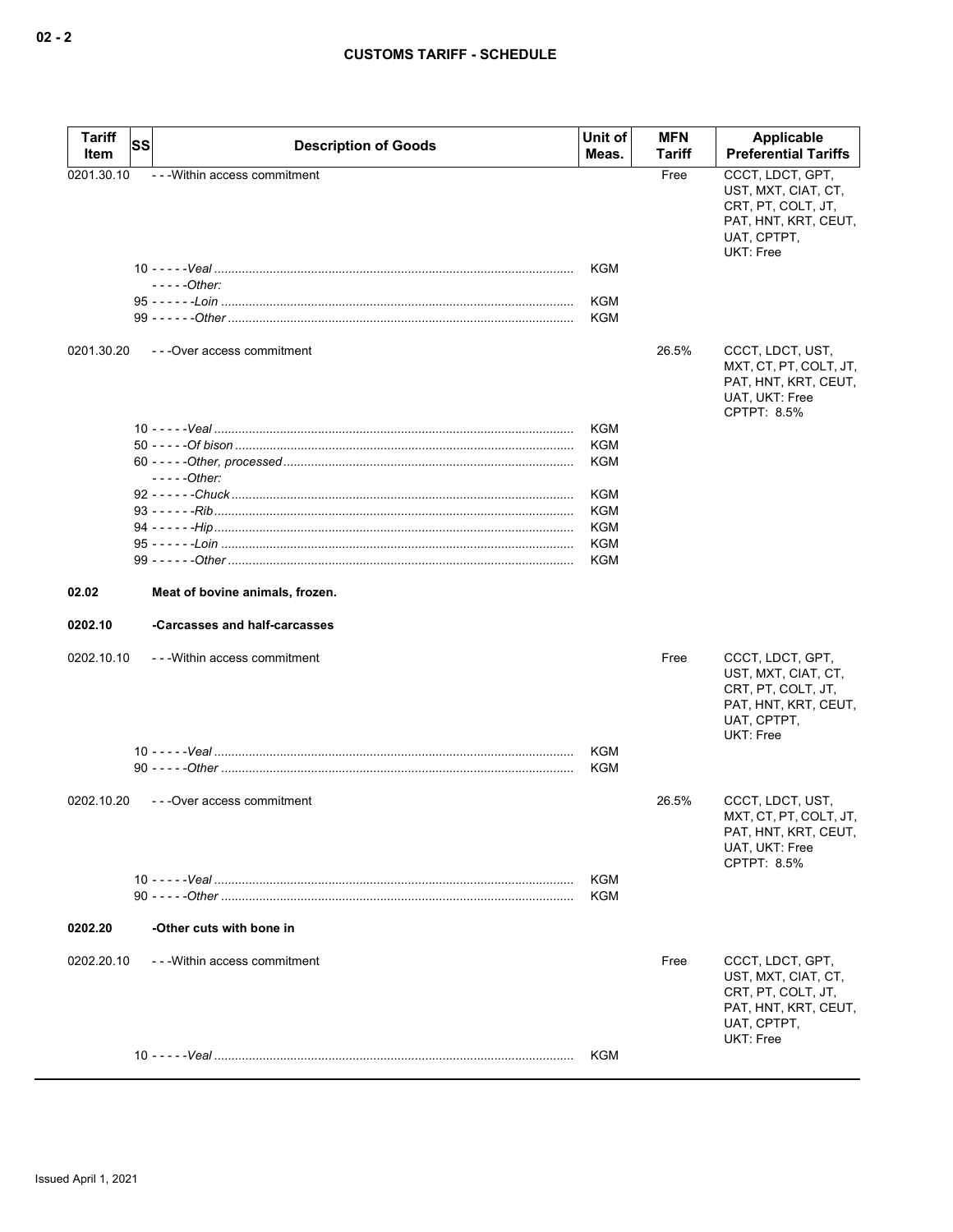| <b>Tariff</b><br>Item | SS | <b>Description of Goods</b>                                                            | Unit of<br>Meas.  | <b>MFN</b><br>Tariff | <b>Applicable</b><br><b>Preferential Tariffs</b>                                                                  |
|-----------------------|----|----------------------------------------------------------------------------------------|-------------------|----------------------|-------------------------------------------------------------------------------------------------------------------|
|                       |    |                                                                                        | <b>KGM</b>        |                      |                                                                                                                   |
| 0202.20.20            |    | - - - Over access commitment                                                           |                   | 26.5%                | CCCT, LDCT, UST,<br>MXT, CT, PT, COLT, JT,<br>PAT, HNT, KRT, CEUT,<br>UAT, UKT: Free<br>CPTPT: 8.5%               |
|                       |    |                                                                                        | KGM<br><b>KGM</b> |                      |                                                                                                                   |
|                       |    |                                                                                        | <b>KGM</b>        |                      |                                                                                                                   |
|                       |    |                                                                                        |                   |                      |                                                                                                                   |
| 0202.30               |    | -Boneless                                                                              |                   |                      |                                                                                                                   |
| 0202.30.10            |    | ---Within access commitment                                                            |                   | Free                 | CCCT, LDCT, GPT,<br>UST, MXT, CIAT, CT,<br>CRT, PT, COLT, JT,<br>PAT, HNT, KRT, CEUT,<br>UAT, CPTPT,<br>UKT: Free |
|                       |    |                                                                                        | KGM               |                      |                                                                                                                   |
|                       |    | 70 - - - - - Other, processed                                                          | KGM               |                      |                                                                                                                   |
|                       |    | -----Other, quarters:                                                                  |                   |                      |                                                                                                                   |
|                       |    |                                                                                        | <b>KGM</b>        |                      |                                                                                                                   |
|                       |    |                                                                                        | <b>KGM</b>        |                      |                                                                                                                   |
|                       |    | $---Other:$                                                                            |                   |                      |                                                                                                                   |
|                       |    | 95 - - - - - - Eye of round, outside round, inside round, outside flat and sirloin tip | KGM               |                      |                                                                                                                   |
|                       |    |                                                                                        | KGM               |                      |                                                                                                                   |
|                       |    |                                                                                        | <b>KGM</b>        |                      |                                                                                                                   |
|                       |    |                                                                                        | <b>KGM</b>        |                      |                                                                                                                   |
| 0202.30.20            |    | ---Over access commitment                                                              |                   | 26.5%                | CCCT, LDCT, UST,<br>MXT, CT, PT, COLT, JT,<br>PAT, HNT, KRT, CEUT,<br>UAT, UKT: Free<br>CPTPT: 8.5%               |
|                       |    |                                                                                        | KGM               |                      |                                                                                                                   |
|                       |    |                                                                                        | <b>KGM</b>        |                      |                                                                                                                   |
|                       |    | $---Other$                                                                             |                   |                      |                                                                                                                   |
|                       |    | 95 - - - - - - Eye of round, outside round, inside round, outside flat and sirloin tip | KGM               |                      |                                                                                                                   |
|                       |    | $97 - - - - -$ oin                                                                     | KGM               |                      |                                                                                                                   |
|                       |    |                                                                                        | KGM               |                      |                                                                                                                   |
| 02.03                 |    | Meat of swine, fresh, chilled or frozen.                                               |                   |                      |                                                                                                                   |
|                       |    | -Fresh or chilled:                                                                     |                   |                      |                                                                                                                   |
|                       |    | 0203.11.00 00 - - Carcasses and half-carcasses                                         | KGM               | Free                 | CCCT, LDCT, GPT,<br>UST, MXT, CIAT, CT,<br>CRT, PT, COLT, JT,<br>PAT, HNT, KRT, CEUT,<br>UAT, CPTPT,<br>UKT: Free |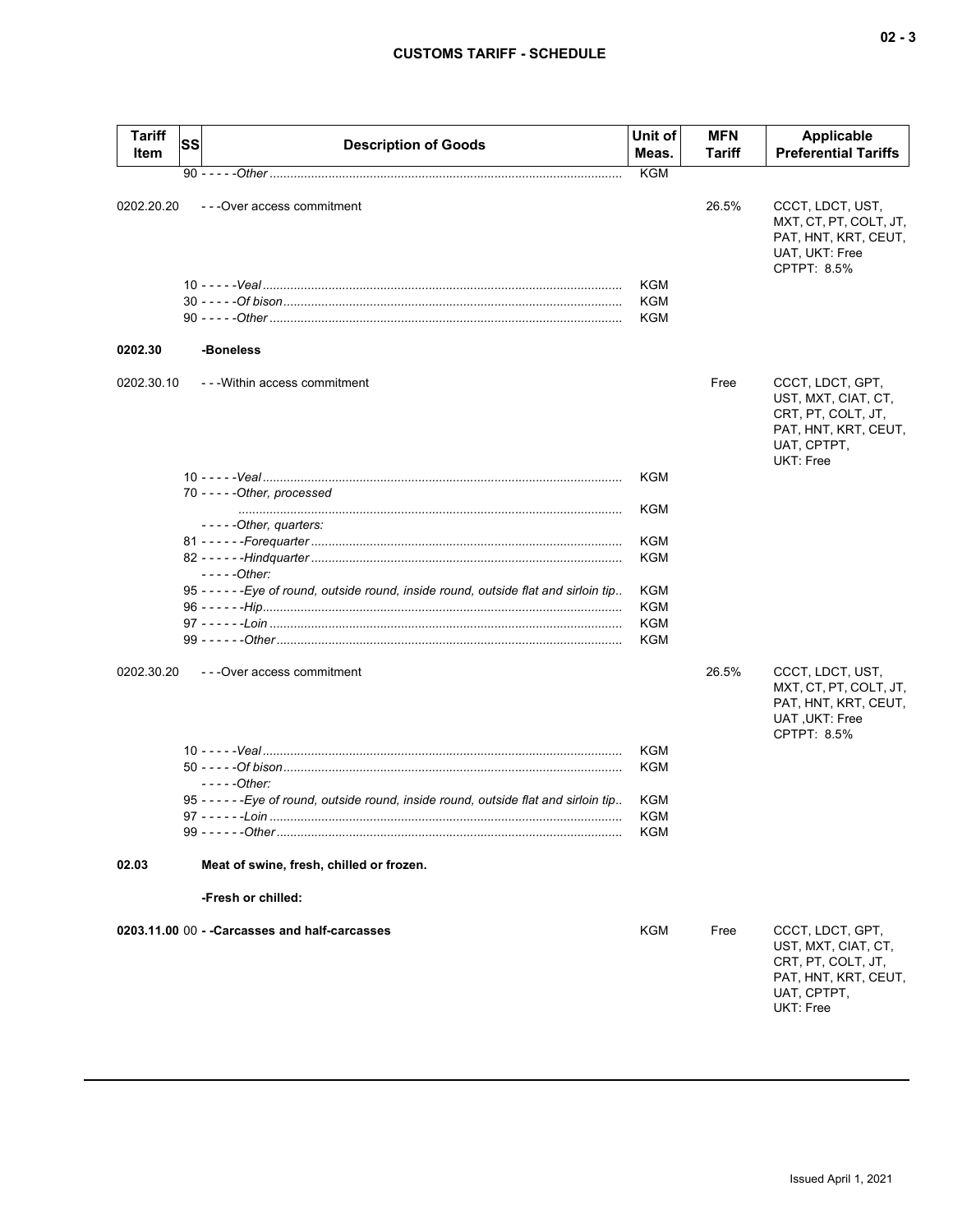| <b>Tariff</b><br>Item | SS | <b>Description of Goods</b>                                           | Unit of<br>Meas.         | <b>MFN</b><br>Tariff | Applicable<br><b>Preferential Tariffs</b>                                                                         |
|-----------------------|----|-----------------------------------------------------------------------|--------------------------|----------------------|-------------------------------------------------------------------------------------------------------------------|
|                       |    | 0203.12.00 00 - - Hams, shoulders and cuts thereof, with bone in      | <b>KGM</b>               | Free                 | CCCT, LDCT, GPT,<br>UST, MXT, CIAT, CT,<br>CRT, PT, COLT, JT,<br>PAT, HNT, KRT, CEUT,<br>UAT, CPTPT,<br>UKT: Free |
| 0203.19.00            |    | - -Other                                                              |                          | Free                 | CCCT, LDCT, GPT,<br>UST, MXT, CIAT, CT,<br>CRT, PT, COLT, JT,<br>PAT, HNT, KRT, CEUT,<br>UAT, CPTPT,<br>UKT: Free |
|                       |    |                                                                       | <b>KGM</b>               |                      |                                                                                                                   |
|                       |    | $---Other:$                                                           | <b>KGM</b>               |                      |                                                                                                                   |
|                       |    |                                                                       | <b>KGM</b>               |                      |                                                                                                                   |
|                       |    |                                                                       | KGM                      |                      |                                                                                                                   |
|                       |    | -Frozen:                                                              |                          |                      |                                                                                                                   |
|                       |    |                                                                       |                          |                      |                                                                                                                   |
|                       |    | 0203.21.00 00 - - Carcasses and half-carcasses                        | <b>KGM</b>               | Free                 | CCCT, LDCT, GPT,<br>UST, MXT, CIAT, CT,<br>CRT, PT, COLT, JT,<br>PAT, HNT, KRT, CEUT,<br>UAT, CPTPT,<br>UKT: Free |
|                       |    | 0203.22.00 00 - - Hams, shoulders and cuts thereof, with bone in      | KGM                      | Free                 | CCCT, LDCT, GPT,<br>UST, MXT, CIAT, CT,<br>CRT, PT, COLT, JT,<br>PAT, HNT, KRT, CEUT,<br>UAT, CPTPT,<br>UKT: Free |
| 0203.29.00            |    | - -Other                                                              |                          | Free                 | CCCT, LDCT, GPT,<br>UST, MXT, CIAT, CT,<br>CRT, PT, COLT, JT,<br>PAT, HNT, KRT, CEUT,<br>UAT, CPTPT,<br>UKT: Free |
|                       |    |                                                                       | KGM<br>KGM<br><b>KGM</b> |                      |                                                                                                                   |
| 02.04                 |    | Meat of sheep or goats, fresh, chilled or frozen.                     |                          |                      |                                                                                                                   |
|                       |    | 0204.10.00 00 -Carcasses and half-carcasses of lamb, fresh or chilled | <b>KGM</b>               | Free                 | CCCT, LDCT, GPT,                                                                                                  |
|                       |    |                                                                       |                          |                      | UST, MXT, CIAT, CT,<br>CRT, IT, PT, COLT, JT,<br>PAT, HNT, KRT, CEUT,<br>UAT, CPTPT,<br>UKT: Free                 |

**-Other meat of sheep, fresh or chilled:**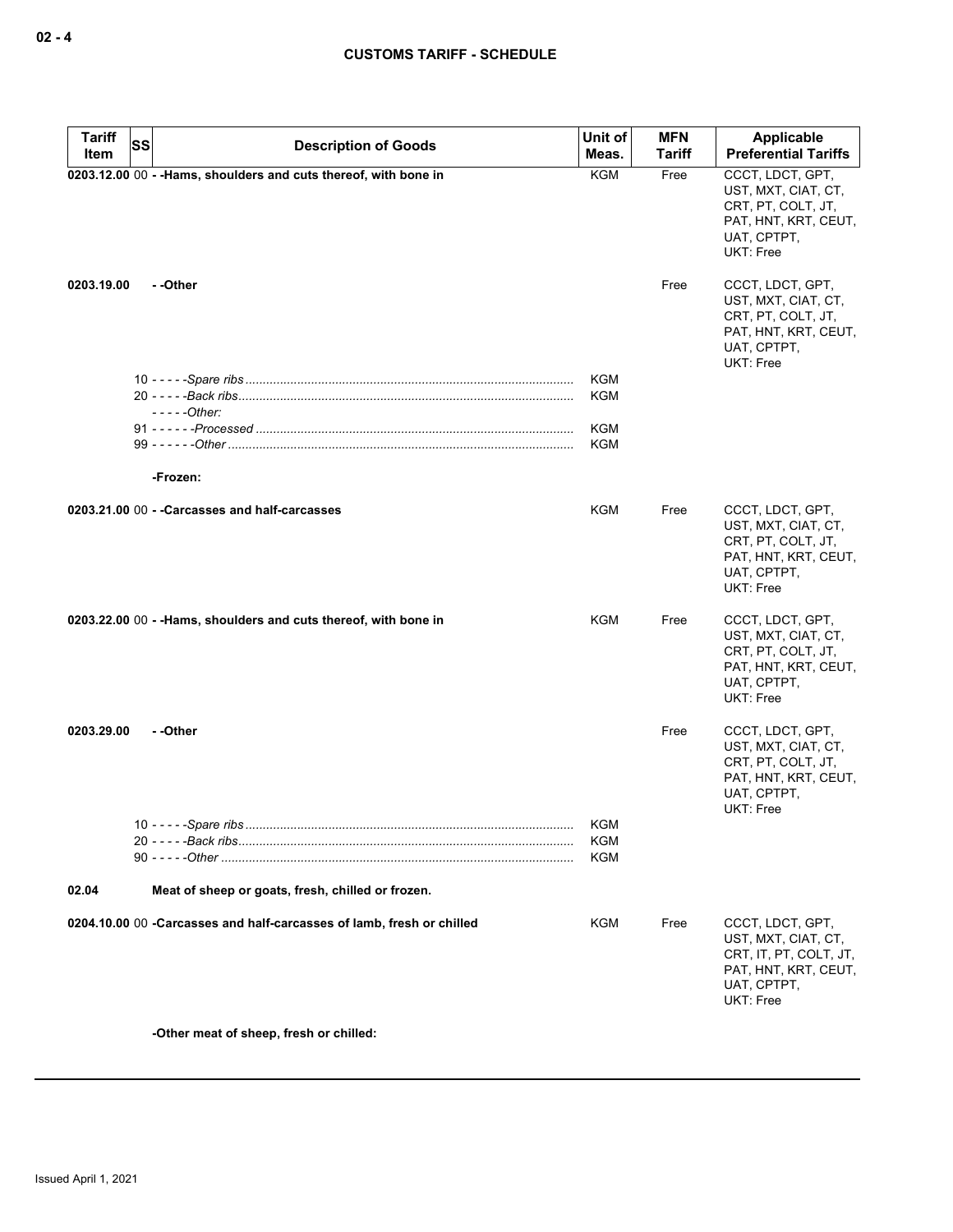| <b>Tariff</b><br><b>SS</b><br>Item | <b>Description of Goods</b>                                 | Unit of<br>Meas. | <b>MFN</b><br><b>Tariff</b> | <b>Applicable</b><br><b>Preferential Tariffs</b>                                                                                    |
|------------------------------------|-------------------------------------------------------------|------------------|-----------------------------|-------------------------------------------------------------------------------------------------------------------------------------|
|                                    | 0204.21.00 00 - - Carcasses and half-carcasses              | KGM              | Free                        | CCCT, LDCT, GPT,<br>UST, MXT, CIAT, CT,<br>CRT, IT, PT, COLT, JT,<br>PAT, HNT, KRT, CEUT,<br>UAT, CPTPT,<br>UKT: Free               |
|                                    | 0204.22.00 00 - - Other cuts with bone in                   | KGM              | Free                        | AUT, NZT, CCCT,<br>LDCT, GPT, UST, MXT,<br>CIAT, CT, CRT, IT, PT,<br>COLT, JT, PAT, HNT,<br>KRT, CEUT, UAT,<br>CPTPT, UKT: Free     |
| 0204.23.00 00 - - Boneless         |                                                             | KGM              | Free                        | CCCT, LDCT, GPT,<br>UST, MXT, CIAT, CT,<br>CRT, IT, PT, COLT, JT,<br>PAT, HNT, KRT, CEUT,<br>UAT, CPTPT,<br>UKT: Free               |
|                                    | 0204.30.00 00 -Carcasses and half-carcasses of lamb, frozen | KGM              | Free                        | AUT, NZT, CCCT,<br>LDCT, GPT, UST, MXT,<br>CIAT, CT, CRT, IT, NT,<br>PT, COLT, JT, PAT,<br>HNT, KRT, CEUT, UAT,<br>CPTPT, UKT: Free |
|                                    | -Other meat of sheep, frozen:                               |                  |                             |                                                                                                                                     |
|                                    | 0204.41.00 00 - - Carcasses and half-carcasses              | <b>KGM</b>       | 2%                          | AUT, NZT, CCCT,<br>LDCT, GPT, UST, MXT,<br>CT, CRT, IT, PT, COLT,<br>JT, PAT, HNT, KRT,<br>CEUT, UAT, CPTPT,<br>UKT: Free           |
| 0204.42                            | - - Other cuts with bone in                                 |                  |                             |                                                                                                                                     |
| 0204.42.10 00 - - - Of lamb        |                                                             | KGM              | Free                        | CCCT, LDCT, GPT,<br>UST, MXT, CIAT, CT,<br>CRT, IT, PT, COLT, JT,<br>PAT, HNT, KRT, CEUT,<br>UAT, CPTPT,<br>UKT: Free               |
|                                    | 0204.42.20 00 - - - Of mutton                               | KGM              | 2%                          | AUT, NZT, CCCT,<br>LDCT, GPT, UST, MXT,<br>CT, CRT, IT, PT, COLT,<br>JT, PAT, HNT, KRT,<br>CEUT, UAT, CPTPT,<br>UKT: Free           |

**0204.43 - -Boneless**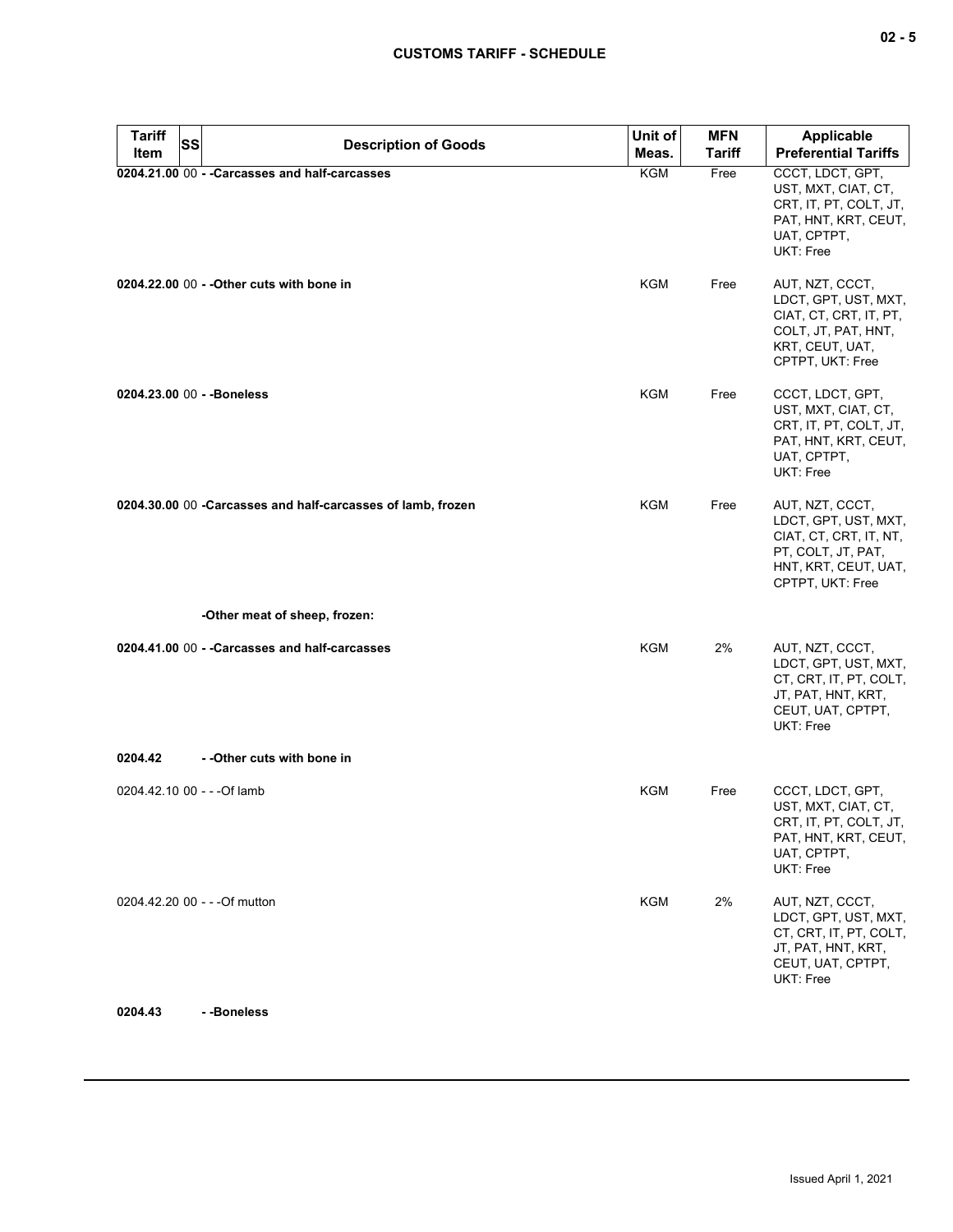| Tariff<br><b>SS</b><br>Item | <b>Description of Goods</b>                                                                                        | Unit of<br>Meas. | <b>MFN</b><br><b>Tariff</b> | Applicable<br><b>Preferential Tariffs</b>                                                                                 |
|-----------------------------|--------------------------------------------------------------------------------------------------------------------|------------------|-----------------------------|---------------------------------------------------------------------------------------------------------------------------|
| 0204.43.10 00 - - - Of lamb |                                                                                                                    | <b>KGM</b>       | Free                        | CCCT, LDCT, GPT,<br>UST, MXT, CIAT, CT,<br>CRT, IT, PT, COLT, JT,<br>PAT, HNT, KRT, CEUT,<br>UAT, CPTPT,<br>UKT: Free     |
|                             | 0204.43.20 00 - - - Of mutton                                                                                      | <b>KGM</b>       | 2.5%                        | AUT, NZT, CCCT,<br>LDCT, GPT, UST, MXT,<br>CT, CRT, IT, PT, COLT,<br>JT, PAT, HNT, KRT,<br>CEUT, UAT, CPTPT,<br>UKT: Free |
|                             | 0204.50.00 00 - Meat of goats                                                                                      | KGM              | Free                        | CCCT, LDCT, GPT,<br>UST, MXT, CIAT, CT,<br>CRT, IT, NT, PT, COLT,<br>JT, PAT, HNT, KRT,<br>CEUT, UAT, CPTPT,<br>UKT: Free |
|                             | 0205.00.00 00 Meat of horses, asses, mules or hinnies, fresh, chilled or frozen.                                   | KGM              | Free                        | CCCT, LDCT, GPT,<br>UST, MXT, CIAT, CT,<br>CRT, PT, COLT, JT,<br>PAT, HNT, KRT, CEUT,<br>UAT, CPTPT,<br>UKT: Free         |
| 02.06                       | Edible offal of bovine animals, swine, sheep, goats, horses, asses,<br>mules or hinnies, fresh, chilled or frozen. |                  |                             |                                                                                                                           |
|                             | 0206.10.00 00 -Of bovine animals, fresh or chilled                                                                 | KGM              | Free                        | CCCT, LDCT, GPT,<br>UST, MXT, CIAT, CT,<br>CRT, NT, PT, COLT, JT,<br>PAT, HNT, KRT, CEUT,<br>UAT, CPTPT,<br>UKT: Free     |
|                             | -Of bovine animals, frozen:                                                                                        |                  |                             |                                                                                                                           |
| 0206.21.00 00 - - Tongues   |                                                                                                                    | KGM              | Free                        | CCCT, LDCT, GPT,<br>UST, MXT, CIAT, CT,<br>CRT, NT, PT, COLT, JT,<br>PAT, HNT, KRT, CEUT,<br>UAT, CPTPT,<br>UKT: Free     |
| 0206.22.00 00 - - Livers    |                                                                                                                    | KGM              | Free                        | CCCT, LDCT, GPT,<br>UST, MXT, CIAT, CT,<br>CRT, NT, PT, COLT, JT,<br>PAT, HNT, KRT, CEUT,<br>UAT, CPTPT,<br>UKT: Free     |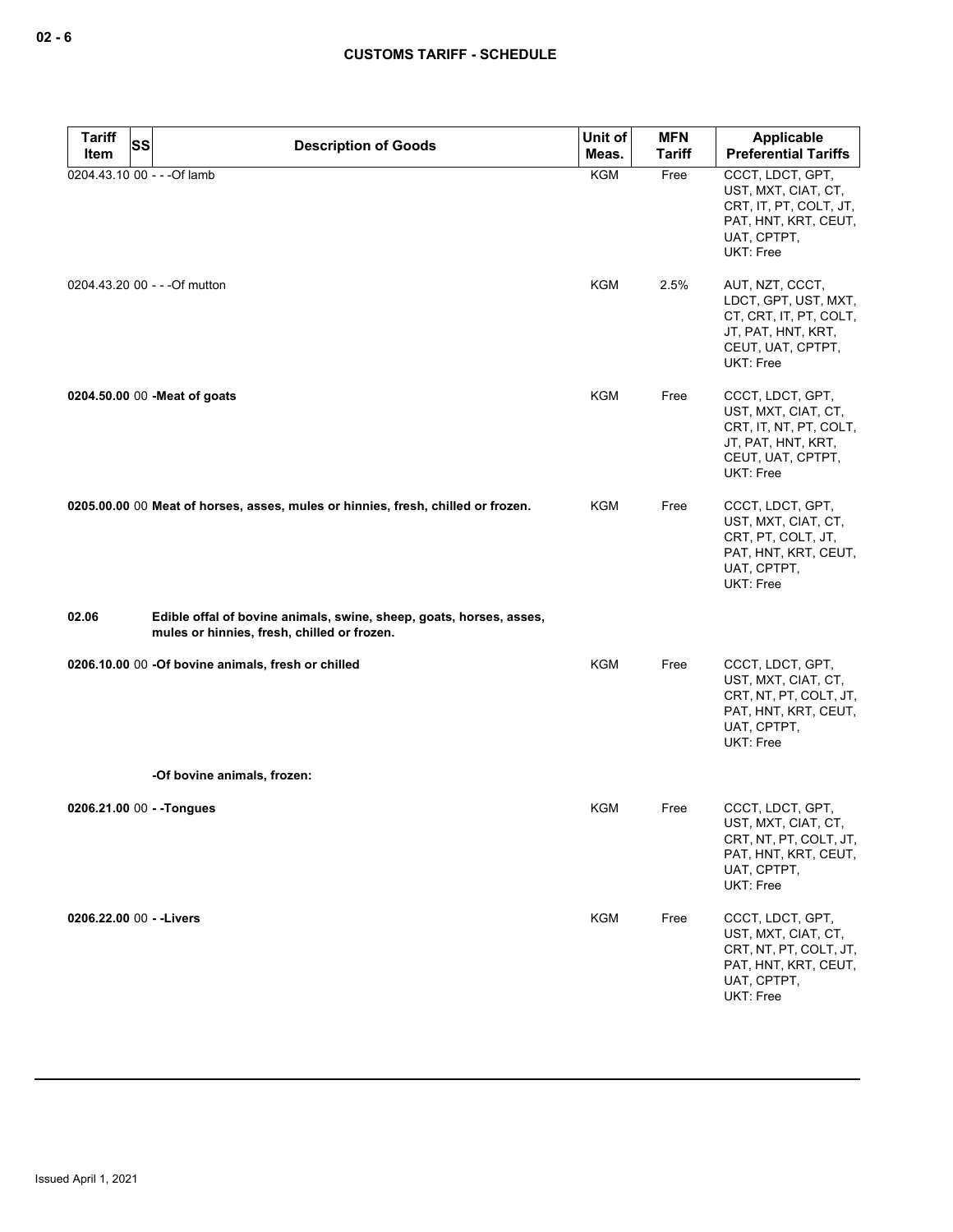| × |  |  |
|---|--|--|
|---|--|--|

| <b>Tariff</b>           | <b>SS</b><br><b>Description of Goods</b>                                             | Unit of    | <b>MFN</b>    | <b>Applicable</b>                                                                                                     |
|-------------------------|--------------------------------------------------------------------------------------|------------|---------------|-----------------------------------------------------------------------------------------------------------------------|
| Item                    |                                                                                      | Meas.      | <b>Tariff</b> | <b>Preferential Tariffs</b>                                                                                           |
| 0206.29.00 00 - - Other |                                                                                      | <b>KGM</b> | Free          | CCCT, LDCT, GPT,<br>UST, MXT, CIAT, CT,<br>CRT, NT, PT, COLT, JT,<br>PAT, HNT, KRT, CEUT,<br>UAT, CPTPT,<br>UKT: Free |
|                         | 0206.30.00 00 -Of swine, fresh or chilled                                            | <b>KGM</b> | Free          | CCCT, LDCT, GPT,<br>UST, MXT, CIAT, CT,<br>CRT, NT, PT, COLT, JT,<br>PAT, HNT, KRT, CEUT,<br>UAT, CPTPT,<br>UKT: Free |
|                         | -Of swine, frozen:                                                                   |            |               |                                                                                                                       |
|                         | 0206.41.00 00 - - Livers                                                             | <b>KGM</b> | Free          | CCCT, LDCT, GPT,<br>UST, MXT, CIAT, CT,<br>CRT, NT, PT, COLT, JT,<br>PAT, HNT, KRT, CEUT,<br>UAT, CPTPT,<br>UKT: Free |
| 0206.49.00 00 - - Other |                                                                                      | <b>KGM</b> | Free          | CCCT, LDCT, GPT,<br>UST, MXT, CIAT, CT,<br>CRT, NT, PT, COLT, JT,<br>PAT, HNT, KRT, CEUT,<br>UAT, CPTPT,<br>UKT: Free |
|                         | 0206.80.00 00 - Other, fresh or chilled                                              | <b>KGM</b> | Free          | CCCT, LDCT, GPT,<br>UST, MXT, CIAT, CT,<br>CRT, NT, PT, COLT, JT,<br>PAT, HNT, KRT, CEUT,<br>UAT, CPTPT,<br>UKT: Free |
|                         | 0206.90.00 00 -Other, frozen                                                         | <b>KGM</b> | Free          | CCCT, LDCT, GPT,<br>UST, MXT, CIAT, CT,<br>CRT, NT, PT, COLT, JT,<br>PAT, HNT, KRT, CEUT,<br>UAT, CPTPT,<br>UKT: Free |
| 02.07                   | Meat and edible offal, of the poultry of heading 01.05, fresh, chilled or<br>frozen. |            |               |                                                                                                                       |
|                         | -Of fowls of the species Gallus domesticus:                                          |            |               |                                                                                                                       |
| 0207.11                 | - - Not cut in pieces, fresh or chilled                                              |            |               |                                                                                                                       |
|                         | 0207.11.10 00 - - - Spent fowl                                                       | KGM        | 8%            | CCCT, LDCT, UST, CT,<br>CRT, NT, PT, COLT, JT,<br>HNT, KRT, CEUT, UAT,<br>UKT: Free<br>GPT: 5%<br>CPTPT: 2.5%         |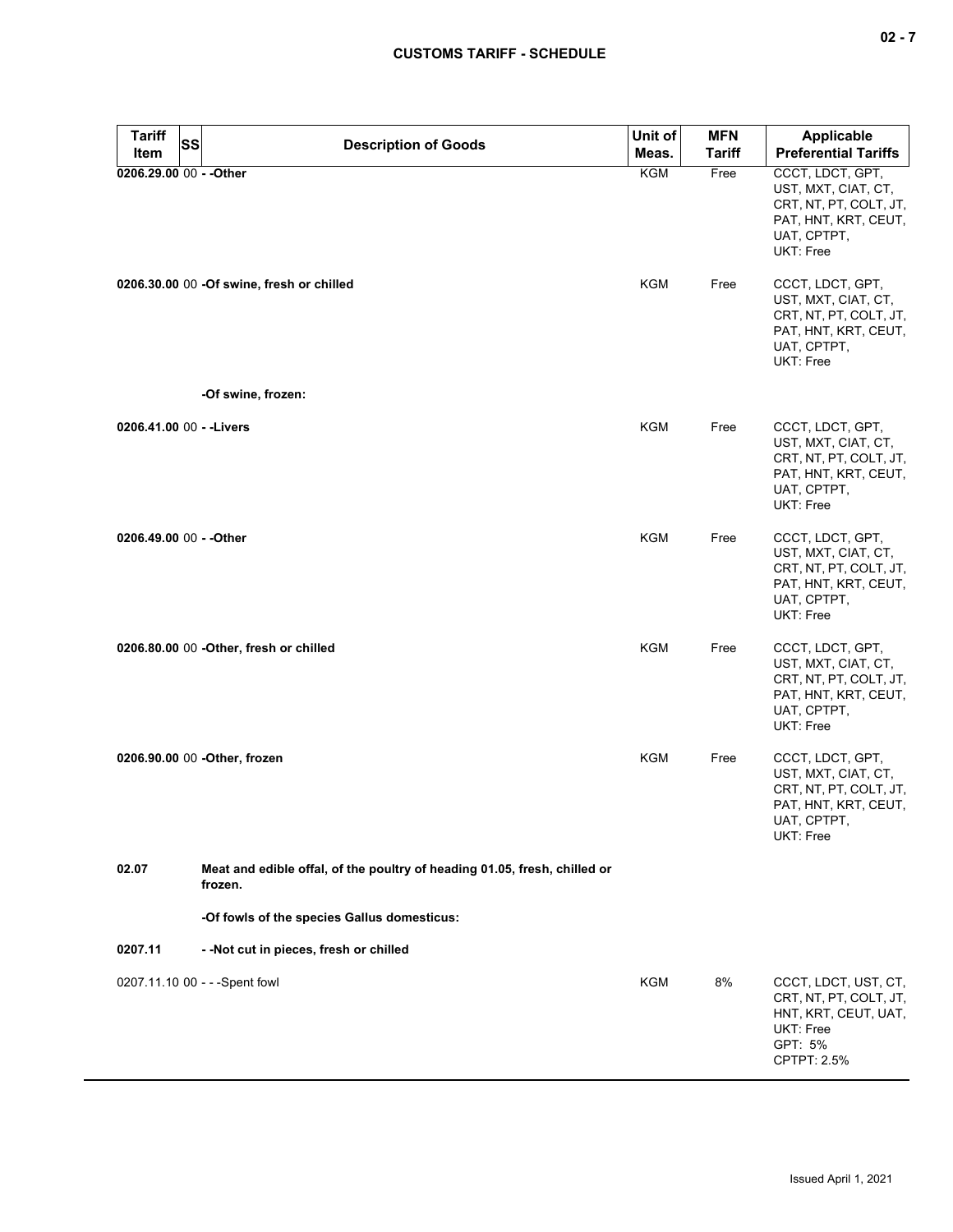| <b>Tariff</b><br><b>SS</b><br>Item | <b>Description of Goods</b>                           | Unit of<br>Meas. | <b>MFN</b><br><b>Tariff</b>                                        | Applicable<br><b>Preferential Tariffs</b>                                                                     |
|------------------------------------|-------------------------------------------------------|------------------|--------------------------------------------------------------------|---------------------------------------------------------------------------------------------------------------|
|                                    | $- -$ Other:                                          |                  |                                                                    |                                                                                                               |
|                                    | 0207.11.91 00 - - - - Within access commitment        | <b>KGM</b>       | 5% but not<br>less than<br>4.74¢/kg or<br>more than<br>$9.48$ ¢/kg | CCCT, LDCT, UST, CT,<br>NT, PT, COLT, JT,<br>CEUT, UAT, CPTPT,<br>UKT: Free                                   |
|                                    | 0207.11.92 00 - - - - Over access commitment          | <b>KGM</b>       | 238% but not<br>less than<br>\$1.67/kg                             |                                                                                                               |
| 0207.12                            | - - Not cut in pieces, frozen                         |                  |                                                                    |                                                                                                               |
|                                    | 0207.12.10 00 - - - Spent fowl                        | <b>KGM</b>       | 8%                                                                 | CCCT, LDCT, UST, CT,<br>CRT, NT, PT, COLT, JT,<br>HNT, KRT, CEUT, UAT,<br>UKT: Free<br>GPT: 5%<br>CPTPT: 5%   |
|                                    | $- -$ Other:                                          |                  |                                                                    |                                                                                                               |
|                                    | 0207.12.91 00 - - - - Within access commitment        | <b>KGM</b>       | 5% but not<br>less than<br>4.74¢/kg or<br>more than<br>$9.48$ ¢/kg | CCCT, LDCT, UST, CT,<br>NT, PT, COLT, JT,<br>CEUT, UAT, CPTPT,<br><b>UKT: Free</b>                            |
|                                    | 0207.12.92 00 - - - - Over access commitment          | KGM              | 238% but not<br>less than<br>\$1.67/kg                             |                                                                                                               |
| 0207.13                            | - - Cuts and offal, fresh or chilled                  |                  |                                                                    |                                                                                                               |
|                                    | 0207.13.10 00 - - - Spent fowl                        | <b>KGM</b>       | 4%                                                                 | CCCT, LDCT, UST, CT,<br>CRT, NT, PT, COLT, JT,<br>HNT, KRT, CEUT, UAT,<br>UKT: Free<br>GPT: 4%<br>CPTPT: 2.5% |
|                                    | $--$ Other:                                           |                  |                                                                    |                                                                                                               |
|                                    | $0207.13.91$ 00 - - - - Within access commitment      | KGM              | 5% but not<br>less than<br>4.74¢/kg or<br>more than<br>$9.48$ ¢/kg | CCCT, LDCT, UST, CT,<br>NT, PT, COLT, JT,<br>CEUT, UAT, CPTPT,<br>UKT: Free                                   |
|                                    | 0207.13.92 00 - - - - Over access commitment, bone in | KGM              | 249% but not<br>less than<br>\$3.78/kg                             |                                                                                                               |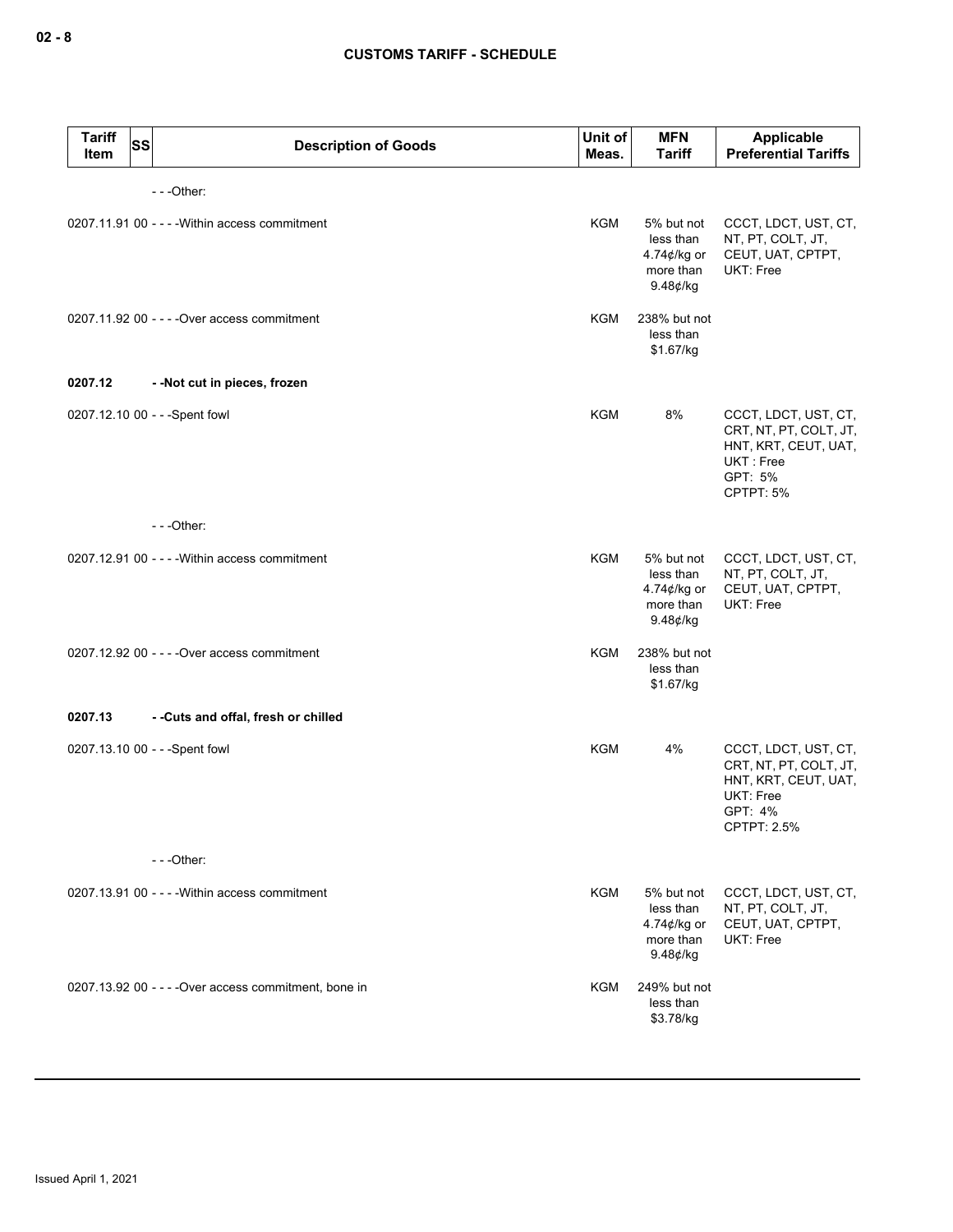| <b>Tariff</b><br>Item | SS | <b>Description of Goods</b>                            | Unit of<br>Meas. | <b>MFN</b><br><b>Tariff</b>                                               | <b>Applicable</b><br><b>Preferential Tariffs</b>                                                              |
|-----------------------|----|--------------------------------------------------------|------------------|---------------------------------------------------------------------------|---------------------------------------------------------------------------------------------------------------|
|                       |    | 0207.13.93 00 - - - - Over access commitment, boneless | <b>KGM</b>       | 249% but not<br>less than<br>\$6.74/kg                                    |                                                                                                               |
| 0207.14               |    | - -Cuts and offal, frozen                              |                  |                                                                           |                                                                                                               |
| 0207.14.10            |    | - - -Spent fowl                                        |                  | 9%                                                                        | CCCT, LDCT, UST, CT,<br>CRT, NT, PT, COLT, JT,<br>HNT, KRT, CEUT, UAT,<br>UKT: Free<br>GPT: 5%<br>CPTPT: 5.5% |
|                       |    |                                                        | KGM              |                                                                           |                                                                                                               |
|                       |    |                                                        | KGM              |                                                                           |                                                                                                               |
|                       |    |                                                        | KGM              |                                                                           |                                                                                                               |
|                       |    |                                                        | KGM<br>KGM       |                                                                           |                                                                                                               |
|                       |    |                                                        |                  |                                                                           |                                                                                                               |
|                       |    | - - - Livers:                                          |                  |                                                                           |                                                                                                               |
|                       |    | 0207.14.21 00 - - - - Within access commitment         | KGM              | Free                                                                      | CCCT, LDCT, GPT,<br>UST, CIAT, CT, CRT,<br>NT, PT, COLT, JT, PAT,<br>HNT, KRT, CEUT, UAT,<br>CPTPT, UKT: Free |
|                       |    | 0207.14.22 00 - - - - Over access commitment           | KGM              | 238% but not<br>less than<br>\$6.45/kg                                    |                                                                                                               |
|                       |    | $- -$ Other:                                           |                  |                                                                           |                                                                                                               |
| 0207.14.91            |    | ----Within access commitment                           |                  | 5% but not<br>less than<br>4.74 $\phi$ /kg or<br>more than<br>$9.48$ ¢/kg | CCCT, LDCT, UST, CT,<br>NT, PT, COLT, JT,<br>CEUT, UAT, CPTPT,<br>UKT: Free                                   |
|                       |    |                                                        | <b>KGM</b>       |                                                                           |                                                                                                               |
|                       |    |                                                        | <b>KGM</b>       |                                                                           |                                                                                                               |
|                       |    | - - - - - Offal:                                       | <b>KGM</b>       |                                                                           |                                                                                                               |
|                       |    |                                                        | KGM              |                                                                           |                                                                                                               |
|                       |    |                                                        | KGM              |                                                                           |                                                                                                               |
|                       |    |                                                        | KGM              |                                                                           |                                                                                                               |
|                       |    | 0207.14.92 00 - - - - Over access commitment, bone in  | KGM              | 249% but not<br>less than<br>\$3.78/kg                                    |                                                                                                               |
|                       |    | 0207.14.93 00 - - - - Over access commitment. boneless | KGM              | 249% but not<br>less than<br>\$6.74/kg                                    |                                                                                                               |
|                       |    | -Of turkeys:                                           |                  |                                                                           |                                                                                                               |
| 0207.24               |    | - - Not cut in pieces, fresh or chilled                |                  |                                                                           |                                                                                                               |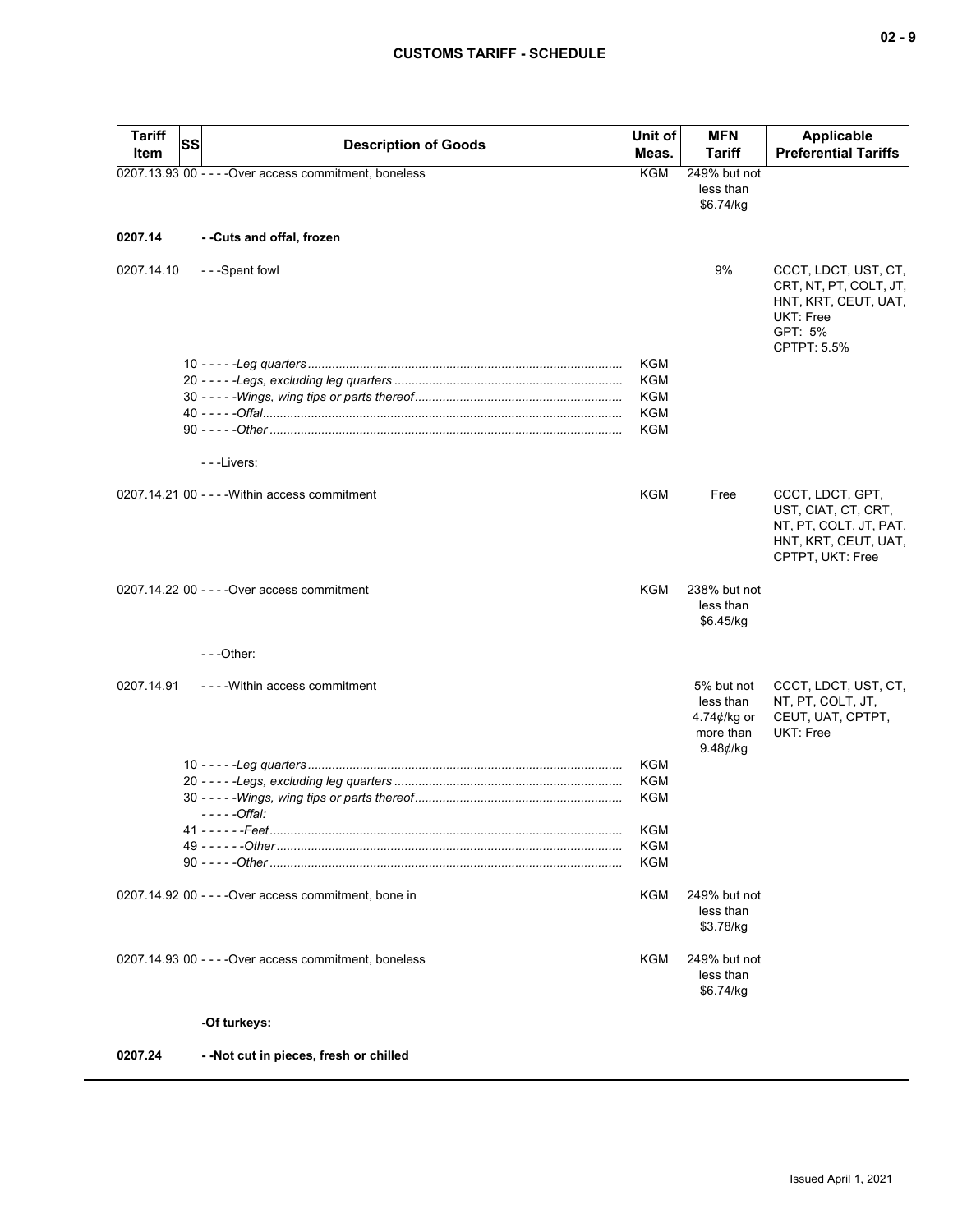| <b>Tariff</b><br>Item | <b>SS</b> | <b>Description of Goods</b>                    | Unit of<br>Meas. | <b>MFN</b><br><b>Tariff</b>                                        | Applicable<br><b>Preferential Tariffs</b>                                        |
|-----------------------|-----------|------------------------------------------------|------------------|--------------------------------------------------------------------|----------------------------------------------------------------------------------|
|                       |           | ---Canner pack:                                |                  |                                                                    |                                                                                  |
|                       |           | 0207.24.11 00 - - - - Within access commitment | <b>KGM</b>       | 5% but not<br>less than<br>4.74¢/kg or<br>more than<br>$9.48$ ¢/kg | CCCT, LDCT, UST, CT,<br>NT, PT, COLT, JT, PAT,<br>CEUT, UAT, CPTPT,<br>UKT: Free |
|                       |           | 0207.24.12 00 - - - - Over access commitment   | KGM              | 154.5% but not<br>less than<br>\$2.11/kg                           |                                                                                  |
|                       |           | $- -$ Other:                                   |                  |                                                                    |                                                                                  |
|                       |           | 0207.24.91 00 - - - - Within access commitment | <b>KGM</b>       | 5% but not<br>less than<br>4.74¢/kg or<br>more than<br>$9.48$ ¢/kg | CCCT, LDCT, UST, CT,<br>NT, PT, COLT, JT, PAT,<br>CEUT, UAT, CPTPT,<br>UKT: Free |
|                       |           | 0207.24.92 00 - - - - Over access commitment   |                  | KGM 154.5% but not<br>less than<br>\$1.95/kg                       |                                                                                  |
| 0207.25               |           | - - Not cut in pieces, frozen                  |                  |                                                                    |                                                                                  |
|                       |           | - - - Canner pack:                             |                  |                                                                    |                                                                                  |
|                       |           | 0207.25.11 00 - - - - Within access commitment | <b>KGM</b>       | 5% but not<br>less than<br>4.74¢/kg or<br>more than<br>$9.48$ ¢/kg | CCCT, LDCT, UST, CT,<br>NT, PT, COLT, JT, PAT,<br>CEUT, UAT, CPTPT,<br>UKT: Free |
|                       |           | 0207.25.12 00 - - - - Over access commitment   |                  | KGM 154.5% but not<br>less than<br>\$2.11/kg                       |                                                                                  |
|                       |           | $- -$ Other:                                   |                  |                                                                    |                                                                                  |
|                       |           | 0207.25.91 00 - - - - Within access commitment | <b>KGM</b>       | 5% but not<br>less than<br>4.74¢/kg or<br>more than<br>$9.48$ ¢/kg | CCCT, LDCT, UST, CT,<br>NT, PT, COLT, JT, PAT,<br>CEUT, UAT, CPTPT,<br>UKT: Free |
|                       |           | 0207.25.92 00 - - - - Over access commitment   | KGM              | 154.5% but not<br>less than<br>\$1.95/kg                           |                                                                                  |
| 0207.26               |           | --Cuts and offal, fresh or chilled             |                  |                                                                    |                                                                                  |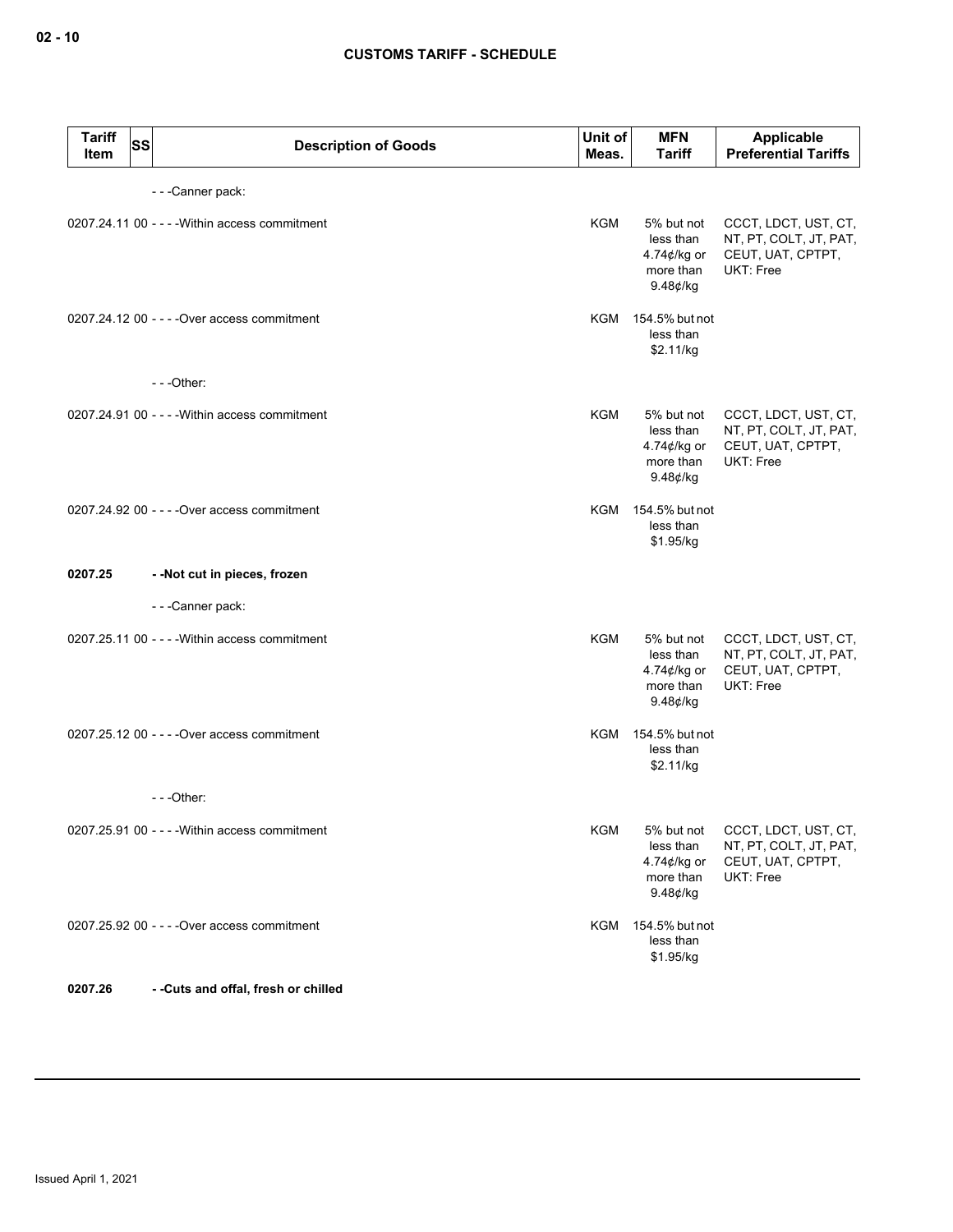# **CUSTOMS TARIFF - SCHEDULE**

| <b>Tariff</b><br>Item | <b>SS</b><br><b>Description of Goods</b>               | Unit of<br>Meas. | <b>MFN</b><br><b>Tariff</b>                                               | <b>Applicable</b><br><b>Preferential Tariffs</b>                                                              |
|-----------------------|--------------------------------------------------------|------------------|---------------------------------------------------------------------------|---------------------------------------------------------------------------------------------------------------|
|                       | 0207.26.10 00 - - - Within access commitment           | <b>KGM</b>       | 5% but not<br>less than<br>4.74 $\not\in$ /kg or<br>more than<br>9.48¢/kg | CCCT, LDCT, UST, CT,<br>NT, PT, COLT, JT, PAT,<br>CEUT, UAT, CPTPT,<br>UKT: Free                              |
|                       | 0207.26.20 00 - - - Over access commitment, bone in    | KGM              | 165% but not<br>less than<br>\$2.94/kg                                    |                                                                                                               |
|                       | 0207.26.30 00 - - - Over access commitment, boneless   | <b>KGM</b>       | 165% but not<br>less than<br>\$4.82/kg                                    |                                                                                                               |
| 0207.27               | - -Cuts and offal, frozen                              |                  |                                                                           |                                                                                                               |
|                       | - - - Livers:                                          |                  |                                                                           |                                                                                                               |
|                       | $0207.27.1100 - -$ - Within access commitment          | <b>KGM</b>       | Free                                                                      | CCCT, LDCT, GPT,<br>UST, CIAT, CT, CRT,<br>NT, PT, COLT, JT, PAT,<br>HNT, KRT, CEUT, UAT,<br>CPTPT, UKT: Free |
|                       | 0207.27.12 00 - - - - Over access commitment           |                  | KGM 154.5% but not<br>less than<br>\$4.51/kg                              |                                                                                                               |
|                       | $- -$ Other:                                           |                  |                                                                           |                                                                                                               |
|                       | 0207.27.91 00 - - - - Within access commitment         | KGM              | 5% but not<br>less than<br>4.74 $\not\in$ /kg or<br>more than<br>9.48¢/kg | CCCT, LDCT, UST, CT,<br>NT, PT, COLT, JT, PAT,<br>CEUT, UAT, CPTPT,<br>UKT: Free                              |
|                       | 0207.27.92 00 - - - - Over access commitment, bone in  | KGM              | 165% but not<br>less than<br>\$2.94/kg                                    |                                                                                                               |
|                       | 0207.27.93 00 - - - - Over access commitment, boneless | KGM              | 165% but not<br>less than<br>\$4.82/kg                                    |                                                                                                               |
|                       | -Of ducks:                                             |                  |                                                                           |                                                                                                               |
|                       | 0207.41.00 00 - - Not cut in pieces, fresh or chilled  | <b>KGM</b>       | 8%                                                                        | CCCT, LDCT, UST, CT,<br>CRT, NT, PT, COLT, JT,<br>PAT, HNT, KRT, CEUT,<br>UAT, CPTPT,<br>UKT: Free<br>GPT: 5% |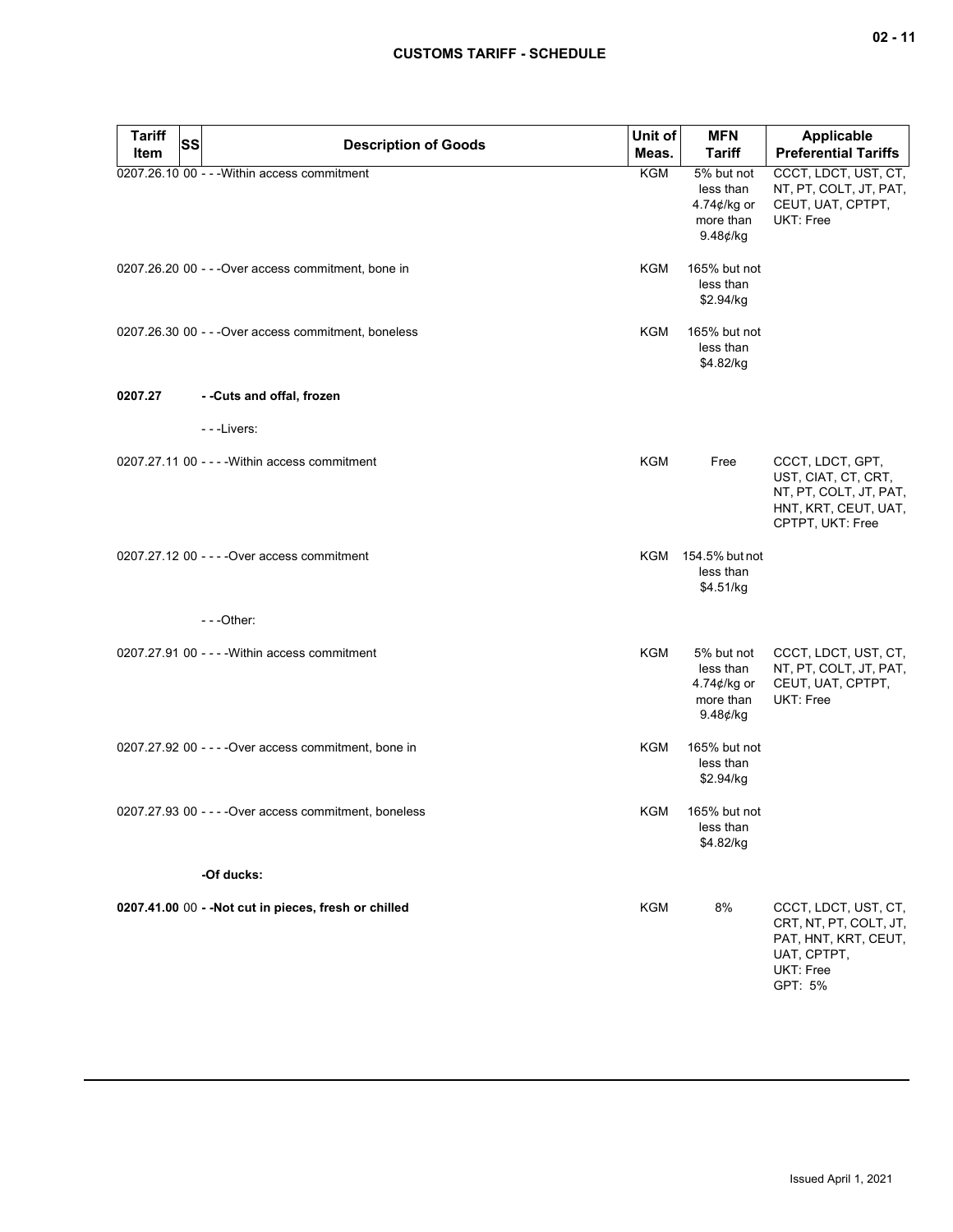| <b>Tariff</b><br><b>SS</b> | <b>Description of Goods</b>                           | Unit of    | <b>MFN</b>    | Applicable                                                                                                                   |
|----------------------------|-------------------------------------------------------|------------|---------------|------------------------------------------------------------------------------------------------------------------------------|
| Item                       |                                                       | Meas.      | <b>Tariff</b> | <b>Preferential Tariffs</b>                                                                                                  |
|                            | 0207.42.00 00 - - Not cut in pieces, frozen           | <b>KGM</b> | 5.5%          | CCCT, LDCT, UST,<br>MXT, CT, CRT, NT, PT,<br>COLT, JT, PAT, HNT,<br>KRT, CEUT, UAT,<br>CPTPT, UKT: Free<br>GPT: 5%           |
|                            | 0207.43.00 00 - - Fatty livers, fresh or chilled      | KGM        | Free          | CCCT, LDCT, GPT,<br>UST, MXT, CIAT, CT,<br>CRT, NT, PT, COLT, JT,<br>PAT, HNT, KRT, CEUT,<br>UAT, CPTPT,<br><b>UKT: Free</b> |
|                            | 0207.44.00 00 - - Other, fresh or chilled             | <b>KGM</b> | 4%            | CCCT, LDCT, UST, CT,<br>CRT, NT, PT, COLT, JT,<br>PAT, HNT, KRT, CEUT,<br>UAT, CPTPT,<br>UKT: Free<br>GPT: 4%                |
| 0207.45                    | - - Other, frozen                                     |            |               |                                                                                                                              |
|                            |                                                       |            |               |                                                                                                                              |
| 0207.45.10 00 - - - Livers |                                                       | <b>KGM</b> | Free          | CCCT, LDCT, GPT,<br>UST, CIAT, CT, CRT,<br>NT, PT, COLT, JT, PAT,<br>HNT, KRT, CEUT, UAT,<br>CPTPT, UKT: Free                |
| 0207.45.90 00 - - - Other  |                                                       | <b>KGM</b> | 4.5%          | CCCT, LDCT, UST,<br>MXT, CT, CRT, NT, PT,<br>COLT, JT, PAT, HNT,<br>KRT, CEUT, UAT,<br>CPTPT, UKT: Free<br>GPT: 4.5%         |
|                            | -Of geese:                                            |            |               |                                                                                                                              |
|                            | 0207.51.00 00 - - Not cut in pieces, fresh or chilled | KGM        | 8%            | CCCT, LDCT, UST, CT,<br>CRT, NT, PT, COLT, JT,<br>PAT, HNT, KRT, CEUT,<br>UAT, CPTPT,<br>UKT: Free<br>GPT: 5%                |
|                            | 0207.52.00 00 - - Not cut in pieces, frozen           | KGM        | 5.5%          | CCCT, LDCT, UST,<br>MXT, CT, CRT, NT, PT,<br>COLT, JT, PAT, HNT,<br>KRT, CEUT, UAT,<br>CPTPT, UKT: Free<br>GPT: 5%           |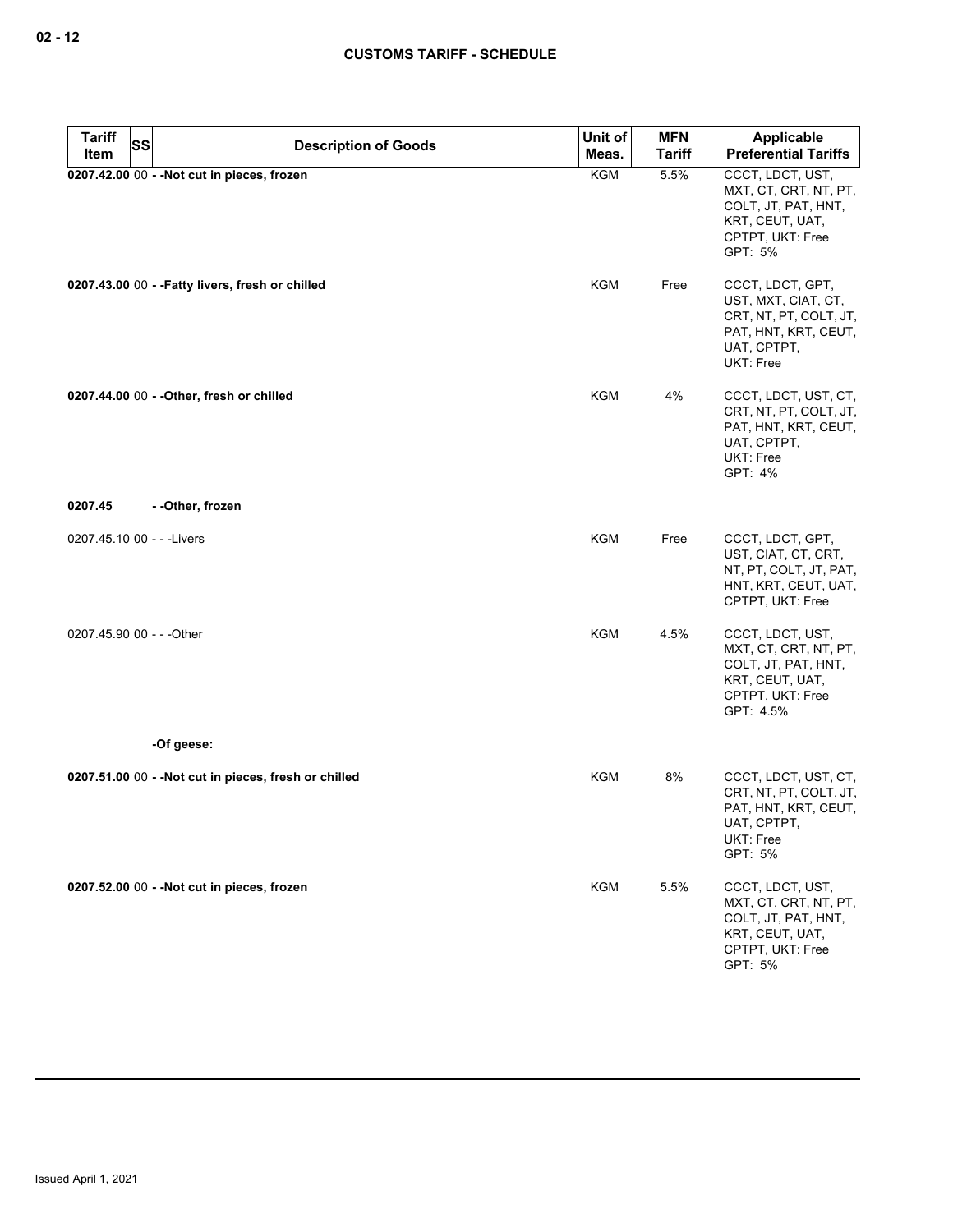# **CUSTOMS TARIFF - SCHEDULE**

| <b>Tariff</b><br><b>SS</b>  | <b>Description of Goods</b>                      | Unit of    | <b>MFN</b>    | <b>Applicable</b>                                                                                                     |
|-----------------------------|--------------------------------------------------|------------|---------------|-----------------------------------------------------------------------------------------------------------------------|
| Item                        |                                                  | Meas.      | <b>Tariff</b> | <b>Preferential Tariffs</b>                                                                                           |
|                             | 0207.53.00 00 - - Fatty livers, fresh or chilled | <b>KGM</b> | Free          | CCCT, LDCT, GPT,<br>UST, MXT, CIAT, CT,<br>CRT, NT, PT, COLT, JT,<br>PAT, HNT, KRT, CEUT,<br>UAT, CPTPT,<br>UKT: Free |
|                             | 0207.54.00 00 - - Other, fresh or chilled        | KGM        | 4%            | CCCT, LDCT, UST, CT,<br>CRT, NT, PT, COLT, JT,<br>PAT, HNT, KRT, CEUT,<br>UAT, CPTPT,<br>UKT: Free<br>GPT: 4%         |
| 0207.55                     | - -Other, frozen                                 |            |               |                                                                                                                       |
| 0207.55.10 00 - - - Livers  |                                                  | KGM        | Free          | CCCT, LDCT, GPT,<br>UST, CIAT, CT, CRT,<br>NT, PT, COLT, JT, PAT,<br>HNT, KRT, CEUT, UAT,<br>CPTPT, UKT: Free         |
| 0207.55.90 00 - - - Other   |                                                  | KGM        | 4.5%          | CCCT, LDCT, UST,<br>MXT, CT, CRT, NT, PT,<br>COLT, JT, PAT, HNT,<br>KRT, CEUT, UAT,<br>CPTPT, UKT: Free<br>GPT: 4.5%  |
| 0207.60                     | -Of guinea fowls                                 |            |               |                                                                                                                       |
|                             | ---Fresh or chilled:                             |            |               |                                                                                                                       |
|                             | 0207.60.11 00 - - - - Not cut in pieces          | KGM        | 8%            | CCCT, LDCT, UST, CT,<br>CRT, NT, PT, COLT, JT,<br>PAT, HNT, KRT, CEUT,<br>UAT, CPTPT,<br>UKT: Free<br>GPT: 5%         |
| 0207.60.19 00 - - - - Other |                                                  | <b>KGM</b> | 4%            | CCCT, LDCT, UST, CT,<br>CRT, NT, PT, COLT, JT,<br>PAT, HNT, KRT, CEUT,<br>UAT, CPTPT,<br>UKT: Free<br>GPT: 4%         |
|                             | 0207.60.20 00 - - - Not cut in pieces, frozen    | <b>KGM</b> | 5.5%          | CCCT, LDCT, UST,<br>MXT, CT, CRT, NT, PT,<br>COLT, JT, PAT, HNT,<br>KRT, CEUT, UAT,<br>CPTPT, UKT: Free<br>GPT: 5%    |

- - -Other frozen: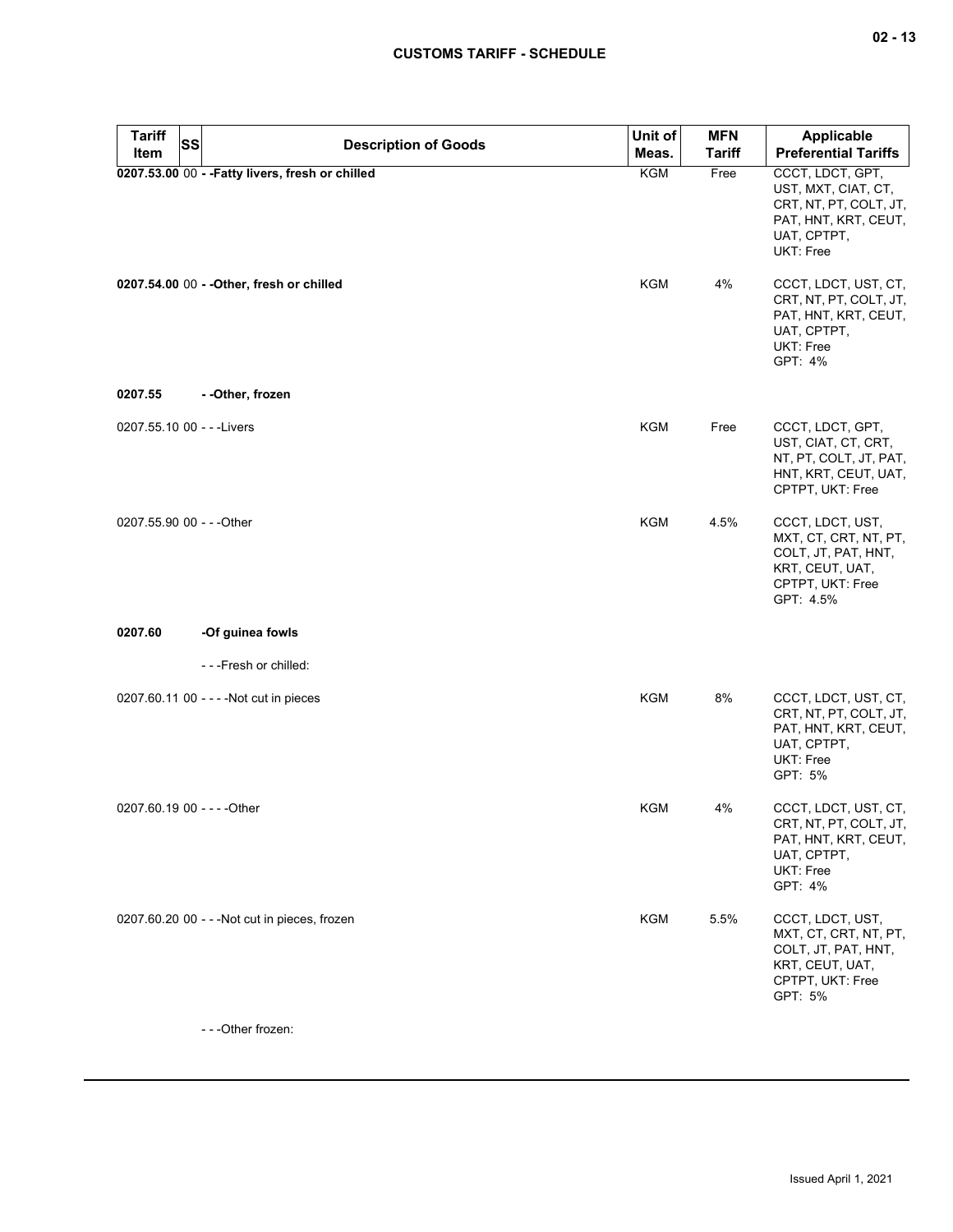| <b>Tariff</b><br>Item | <b>SS</b><br><b>Description of Goods</b>                                                                                                                                                               | Unit of<br>Meas. | <b>MFN</b><br><b>Tariff</b> | Applicable<br><b>Preferential Tariffs</b>                                                                                      |
|-----------------------|--------------------------------------------------------------------------------------------------------------------------------------------------------------------------------------------------------|------------------|-----------------------------|--------------------------------------------------------------------------------------------------------------------------------|
|                       | 0207.60.91 00 - - - - Livers                                                                                                                                                                           | KGM              | Free                        | CCCT, LDCT, GPT,<br>UST, CIAT, CT, CRT,<br>NT, PT, COLT, JT, PAT,<br>HNT, KRT, CEUT, UAT,<br>CPTPT, UKT: Free                  |
|                       | 0207.60.99 00 - - - - Other                                                                                                                                                                            | <b>KGM</b>       | 4.5%                        | CCCT, LDCT, UST,<br>MXT, CT, CRT, NT, PT,<br>COLT, JT, PAT, HNT,<br>KRT, CEUT, UAT,<br>CPTPT, UKT: Free<br>GPT: 4.5%           |
| 02.08                 | Other meat and edible meat offal, fresh, chilled or frozen.                                                                                                                                            |                  |                             |                                                                                                                                |
|                       | 0208.10.00 00 -Of rabbits or hares                                                                                                                                                                     | <b>KGM</b>       | Free                        | CCCT, LDCT, GPT,<br>UST, MXT, CIAT, CT,<br>CRT, PT, COLT, JT,<br>PAT, HNT, KRT, CEUT,<br>UAT, CPTPT,<br><b>UKT: Free</b>       |
|                       | 0208.30.00 00 -Of primates                                                                                                                                                                             | KGM              | Free                        | CCCT, LDCT, GPT,<br>UST, MXT, CIAT, CT,<br>CRT, PT, COLT, JT,<br>PAT, HNT, KRT, CEUT,<br>UAT, CPTPT,<br>UKT: Free              |
| 0208.40               | -Of whales, dolphins and porpoises (mammals of the order Cetecea); of<br>manatees and dugongs (mammals of the order Sirenia); of seals, sea<br>lions and walruses (mammals of the suborder Pinnipedia) |                  |                             |                                                                                                                                |
|                       | 0208.40.10 00 - - - Of whales                                                                                                                                                                          | KGM              | Free                        | CCCT, LDCT, GPT,<br>UST, MXT, CIAT, CT,<br>CRT, IT, NT, SLT, PT,<br>COLT, JT, PAT, HNT,<br>KRT, CEUT, UAT,<br>CPTPT, UKT: Free |
|                       | 0208.40.90 00 - - - Other                                                                                                                                                                              | KGM              | Free                        | CCCT, LDCT, GPT,<br>UST, MXT, CIAT, CT,<br>CRT, PT, COLT, JT,<br>PAT, HNT, KRT, CEUT,<br>UAT, CPTPT,<br>UKT: Free              |
|                       | 0208.50.00 00 -Of reptiles (including snakes and turtles)                                                                                                                                              | KGM              | Free                        | CCCT, LDCT, GPT,<br>UST, MXT, CIAT, CT,<br>CRT, PT, COLT, JT,<br>PAT, HNT, KRT, CEUT,<br>UAT, CPTPT,<br>UKT: Free              |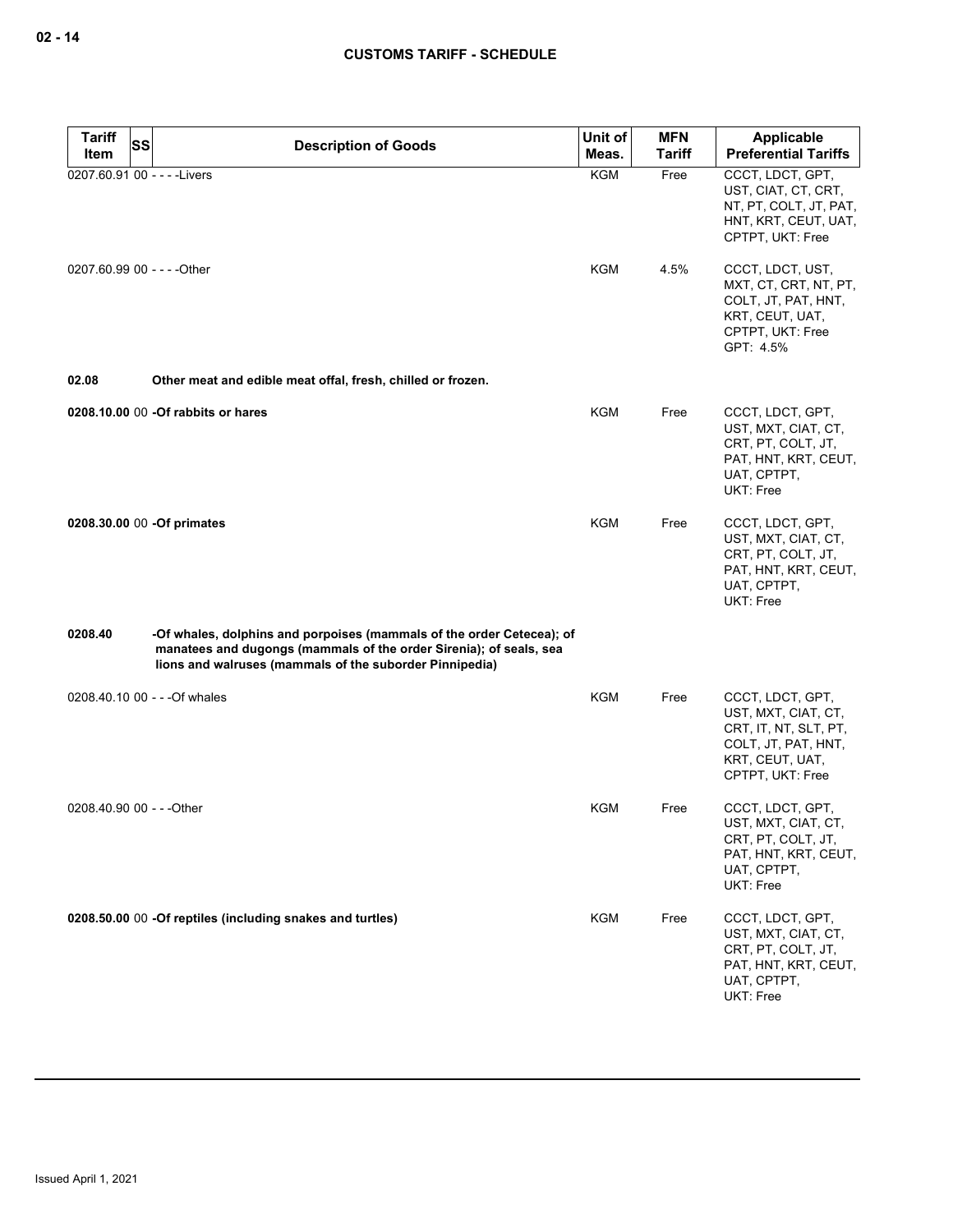| <b>Tariff</b><br><b>SS</b><br><b>Description of Goods</b><br>Item                                                                                        | Unit of<br>Meas. | <b>MFN</b><br>Tariff                                                   | <b>Applicable</b><br><b>Preferential Tariffs</b>                                                                  |
|----------------------------------------------------------------------------------------------------------------------------------------------------------|------------------|------------------------------------------------------------------------|-------------------------------------------------------------------------------------------------------------------|
| 0208.60.00 00 -Of camels and other camelids (Camelidae)                                                                                                  | <b>KGM</b>       | Free                                                                   | CCCT, LDCT, GPT,<br>UST, MXT, CIAT, CT,<br>CRT, PT, COLT, JT,<br>PAT, HNT, KRT, CEUT,<br>UAT, CPTPT,<br>UKT: Free |
| 0208.90.00<br>-Other                                                                                                                                     |                  | Free                                                                   | CCCT, LDCT, GPT,<br>UST, MXT, CIAT, CT,<br>CRT, PT, COLT, JT,<br>PAT, HNT, KRT, CEUT,<br>UAT, CPTPT,<br>UKT: Free |
|                                                                                                                                                          | KGM<br>KGM       |                                                                        |                                                                                                                   |
|                                                                                                                                                          | <b>KGM</b>       |                                                                        |                                                                                                                   |
| Pig fat, free of lean meat, and poultry fat, not rendered or otherwise<br>02.09<br>extracted, fresh, chilled, frozen, salted, in brine, dried or smoked. |                  |                                                                        |                                                                                                                   |
| 0209.10.00 00 -Of pigs                                                                                                                                   | KGM              | Free                                                                   | CCCT, LDCT, GPT,<br>UST, MXT, CIAT, CT,<br>CRT, PT, COLT, JT,<br>PAT, HNT, KRT, CEUT,<br>UAT, CPTPT,<br>UKT: Free |
| -Other<br>0209.90                                                                                                                                        |                  |                                                                        |                                                                                                                   |
| 0209.90.10 00 - - - Fat of fowls of the species Gallus domesticus, within access commitment                                                              | KGM              | 5% but not<br>less than<br>4.74 $\phi$ /kg or<br>more than<br>9.48¢/kg | CCCT, LDCT, UST, CT,<br>PT, COLT, JT, CEUT,<br>UAT, CPTPT,<br>UKT: Free                                           |
| 0209.90.20 00 - - - Fat of fowls of the species Gallus domesticus, over access commitment                                                                | KGM              | 249% but not<br>less than<br>\$6.74/kg                                 |                                                                                                                   |
| 0209.90.30 00 - - - Fat of turkeys, within access commitment                                                                                             | KGM              | 5% but not<br>less than<br>4.74¢/kg or<br>more than<br>$9.48$ ¢/ka     | CCCT, LDCT, UST, CT,<br>PT, COLT, JT, PAT,<br>CEUT, UAT, CPTPT,<br>UKT: Free                                      |
| 0209.90.40 00 - - - Fat of turkeys, over access commitment                                                                                               | KGM              | 165% but not<br>less than<br>\$4.82/kg                                 |                                                                                                                   |
| 0209.90.90 00 - - - Other                                                                                                                                | KGM              | 11%                                                                    | CCCT, LDCT, UST, CT,<br>CRT, PT, COLT, JT,<br>PAT, HNT, KRT, CEUT,<br>UAT, UKT: Free<br>GPT: 5%<br>CPTPT: 7%      |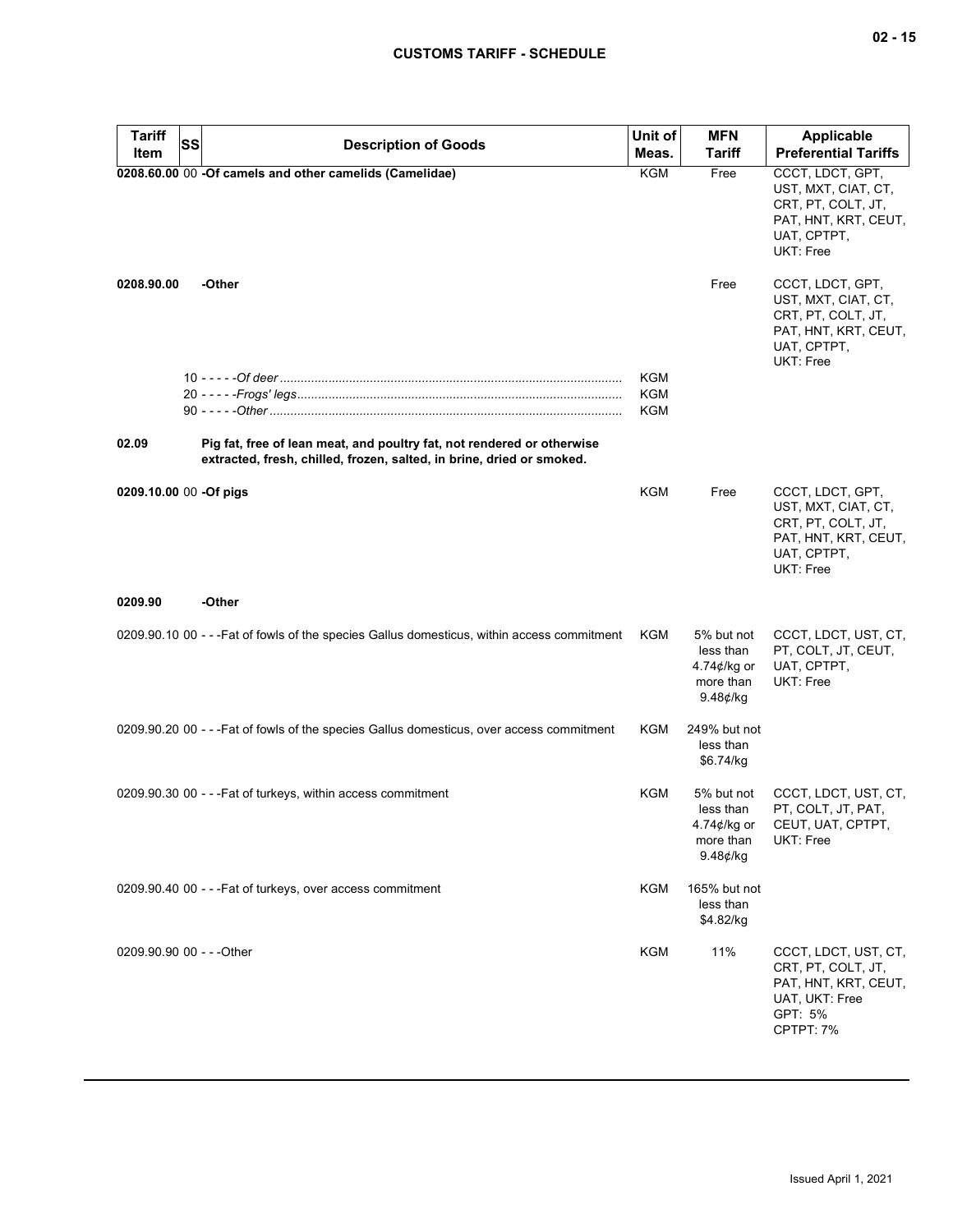| <b>Tariff</b><br>Item   | <b>SS</b><br><b>Description of Goods</b>                                                                                                                                                                                | Unit of<br>Meas. | <b>MFN</b><br><b>Tariff</b> | <b>Applicable</b><br><b>Preferential Tariffs</b>                                                                           |  |  |  |
|-------------------------|-------------------------------------------------------------------------------------------------------------------------------------------------------------------------------------------------------------------------|------------------|-----------------------------|----------------------------------------------------------------------------------------------------------------------------|--|--|--|
| 02.10                   | Meat and edible meat offal, salted, in brine, dried or smoked; edible<br>flours and meals of meat or meat offal.                                                                                                        |                  |                             |                                                                                                                            |  |  |  |
|                         | -Meat of swine:                                                                                                                                                                                                         |                  |                             |                                                                                                                            |  |  |  |
|                         | 0210.11.00 00 - -Hams, shoulders and cuts thereof, with bone in                                                                                                                                                         | <b>KGM</b>       | Free                        | CCCT, LDCT, GPT,<br>UST, MXT, CIAT, CT,<br>CRT, PT, COLT, JT,<br>PAT, HNT, KRT, CEUT,<br>UAT, CPTPT,<br><b>UKT: Free</b>   |  |  |  |
|                         | 0210.12.00 00 - - Bellies (streaky) and cuts thereof                                                                                                                                                                    | KGM              | Free                        | CCCT, LDCT, GPT,<br>UST, MXT, CIAT, CT,<br>CRT, NT, SLT, PT,<br>COLT, JT, PAT, HNT,<br>KRT, CEUT, UAT,<br>CPTPT, UKT: Free |  |  |  |
| 0210.19.00 00 - - Other |                                                                                                                                                                                                                         | <b>KGM</b>       | Free                        | CCCT, LDCT, GPT,<br>UST, MXT, CIAT, CT,<br>CRT, NT, SLT, PT,<br>COLT, JT, PAT, HNT,<br>KRT, CEUT, UAT,<br>CPTPT, UKT: Free |  |  |  |
|                         | 0210.20.00 00 - Meat of bovine animals                                                                                                                                                                                  | <b>KGM</b>       | Free                        | CCCT, LDCT, GPT,<br>UST, MXT, CIAT, CT,<br>CRT, NT, SLT, PT,<br>COLT, JT, PAT, HNT,<br>KRT, CEUT, UAT,<br>CPTPT, UKT: Free |  |  |  |
|                         | -Other, including edible flours and meals of meat or meat offal:                                                                                                                                                        |                  |                             |                                                                                                                            |  |  |  |
|                         | 0210.91.00 00 - - Of primates                                                                                                                                                                                           | KGM              | Free                        | CCCT, LDCT, GPT,<br>UST, MXT, CIAT, CT,<br>CRT, PT, COLT, JT,<br>PAT, HNT, KRT, CEUT,<br>UAT, CPTPT,<br>UKT: Free          |  |  |  |
|                         | 0210.92.00 00 - - Of whales, dolphins and porpoises (mammals of the order Cetacea);<br>of manatees and dugongs (mammals of the order Sirenia); of seals,<br>sea lions and walruses (mammals of the suborder Pinnipedia) | KGM              | Free                        | CCCT, LDCT, GPT,<br>UST, MXT, CIAT, CT,<br>CRT, PT, COLT, JT,<br>PAT, HNT, KRT, CEUT,<br>UAT, CPTPT,<br>UKT: Free          |  |  |  |
|                         | 0210.93.00 00 - - Of reptiles (including snakes and turtles)                                                                                                                                                            | <b>KGM</b>       | Free                        | CCCT, LDCT, GPT,<br>UST, MXT, CIAT, CT,<br>CRT, PT, COLT, JT,<br>PAT, HNT, KRT, CEUT,<br>UAT, CPTPT,<br>UKT: Free          |  |  |  |
| 0210.99                 | - -Other                                                                                                                                                                                                                |                  |                             |                                                                                                                            |  |  |  |